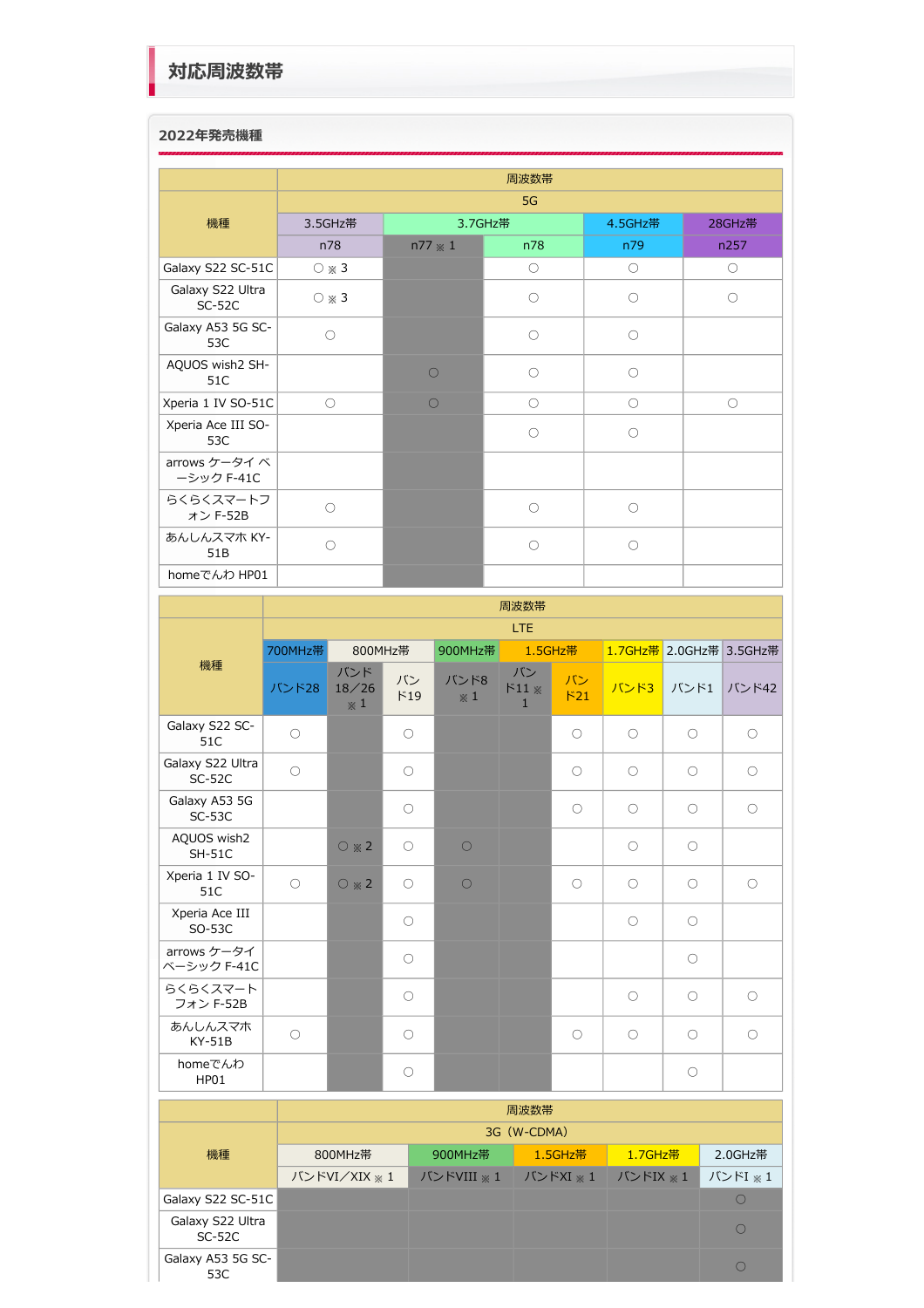| AQUOS wish2 SH-<br>51C      |  |  |  |
|-----------------------------|--|--|--|
| Xperia 1 IV SO-51C          |  |  |  |
| Xperia Ace III SO-<br>53C   |  |  |  |
| arrows ケータイ べ<br>ーシック F-41C |  |  |  |
| らくらくスマートフ<br>オン F-52B       |  |  |  |
| あんしんスマホ KY-<br>51B          |  |  |  |
| homeでんわ HP01                |  |  |  |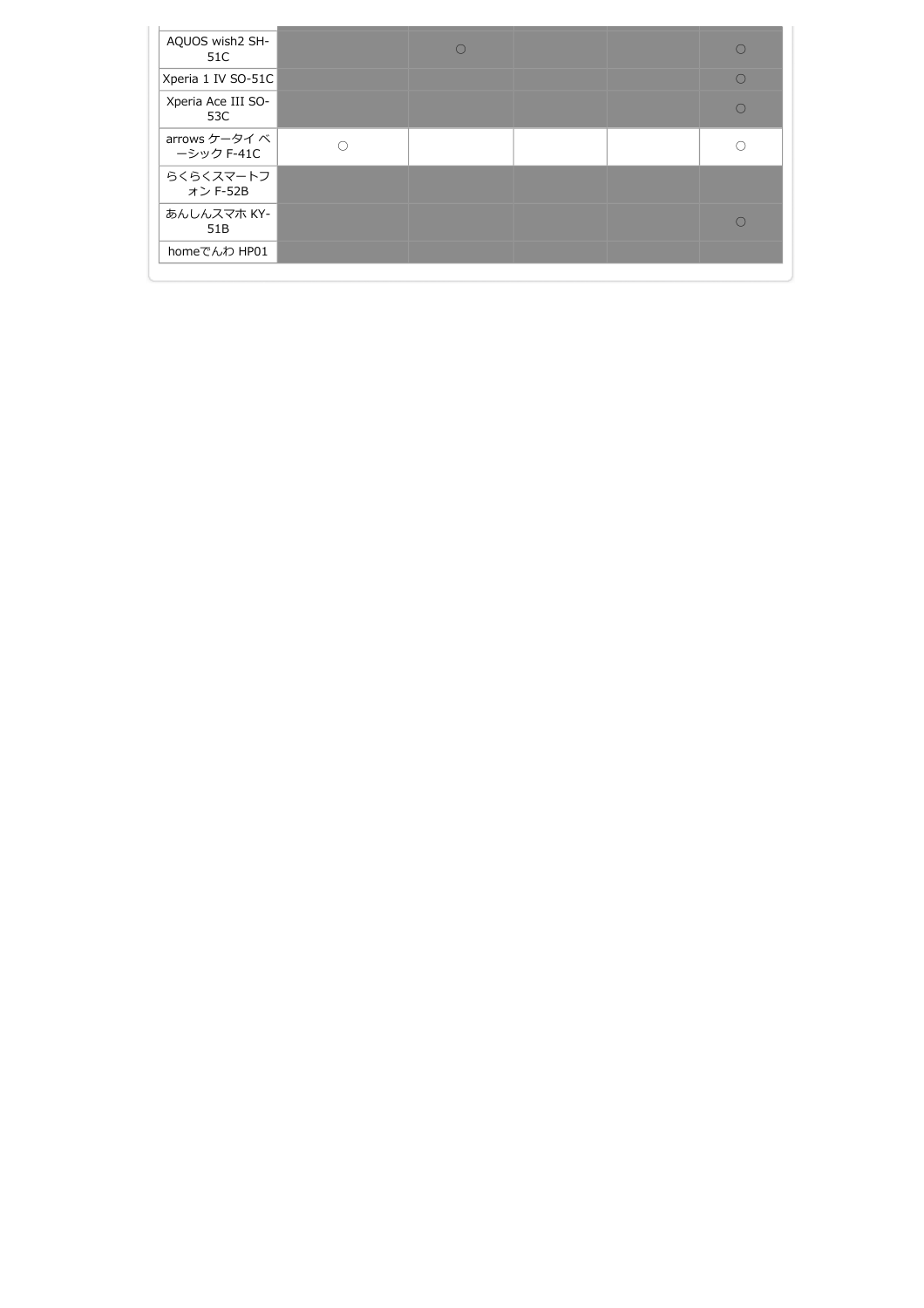|                                                  |                     |            | 周波数帯                |                     |            |
|--------------------------------------------------|---------------------|------------|---------------------|---------------------|------------|
|                                                  |                     |            |                     |                     |            |
| 機種                                               | 3.5GHz帯             |            | 3.7GHz帯             | 4.5GHz带             | 28GHz帯     |
| arrows We F-51B                                  | n78                 | n77 * 1    | n78<br>$\bigcirc$   | n79<br>$\bigcirc$   | n257       |
| Galaxy S21 5G SC-<br>51B                         |                     |            | $\bigcirc$          | $\circlearrowright$ |            |
| Galaxy S21 5G<br>Olympic Games<br>Edition SC-51B |                     |            | $\bigcirc$          | $\bigcirc$          |            |
| Galaxy S21 Ultra<br><b>5G SC-52B</b>             |                     |            | $\bigcirc$          | $\bigcirc$          | $\bigcirc$ |
| Galaxy A52 5G SC-<br>53B                         |                     |            | $\circlearrowright$ | $\circlearrowright$ |            |
| Galaxy Z Flip3 5G<br>$SC-54B$                    | $\bigcirc$          |            | $\bigcirc$          | $\bigcirc$          |            |
| Galaxy Z Fold3 5G<br>$SC-55B$                    | $\bigcirc$          |            | $\bigcirc$          | $\circlearrowright$ | $\bigcirc$ |
| Galaxy A22 5G SC-<br>56B                         | $\bigcirc \times 4$ |            | $\bigcirc$          | $\bigcirc$          |            |
| AQUOS R6 SH-51B                                  |                     | $\circ$    | $\circlearrowright$ | $\circlearrowright$ |            |
| AQUOS sense5G<br><b>SH-53A</b>                   |                     | $\bigcirc$ | $\bigcirc$          | $\bigcirc$          |            |
| AQUOS sense6 SH-<br>54B                          | $\bigcirc$          | $\circ$    | $\bigcirc$          | $\bigcirc$          |            |
| Xperia 1 III SO-<br>51B                          |                     |            | $\bigcirc$          | $\circlearrowright$ | $\circ$    |
| Xperia 10 III SO-<br>52B                         |                     |            | $\bigcirc$          | $\bigcirc$          |            |
| Xperia 5 III SO-<br>53B                          | $\bigcirc$          |            | $\bigcirc$          | $\bigcirc$          |            |
| Wi-Fi STATION SH-<br>52B                         |                     |            | $\bigcirc$          | $\bigcirc$          |            |
| home 5G HR01                                     |                     |            | $\circlearrowright$ | $\bigcirc$          |            |
| ThinkPad X1 Nano                                 |                     | $\bigcirc$ | $\bigcirc$          | $\bigcirc$          |            |

|                                                         |            | 周波数帯                       |                     |                    |                              |                     |                     |                 |            |  |  |  |
|---------------------------------------------------------|------------|----------------------------|---------------------|--------------------|------------------------------|---------------------|---------------------|-----------------|------------|--|--|--|
|                                                         |            |                            |                     |                    | <b>LTE</b>                   |                     |                     |                 |            |  |  |  |
|                                                         | 700MHz帯    | 800MHz帯                    |                     | 900MHz帯            |                              | 1.5GHz帯             |                     | 1.7GHz帯 2.0GHz帯 | 3.5GHz帯    |  |  |  |
| 機種                                                      | バンド28      | バンド<br>18/26<br>$\times 1$ | バン<br>F19           | バンド8<br>$\times 1$ | バン<br>$511*$<br>$\mathbf{1}$ | バン<br>F21           | バンド3                | バンド1            | バンド42      |  |  |  |
| arrows We F-<br>51B                                     |            |                            | $\circ$             |                    |                              |                     | $\circlearrowright$ | $\bigcirc$      | $\bigcirc$ |  |  |  |
| Galaxy S21 5G<br>$SC-51B$                               | $\bigcirc$ |                            | $\circlearrowright$ |                    |                              | $\bigcirc$          | $\bigcirc$          | $\bigcirc$      | $\bigcirc$ |  |  |  |
| Galaxy S21 5G<br><b>Olympic Games</b><br>Edition SC-51B | $\bigcirc$ |                            | $\bigcirc$          |                    |                              | $\bigcirc$          | $\bigcirc$          | $\bigcirc$      | $\bigcirc$ |  |  |  |
| Galaxy S21 Ultra<br><b>5G SC-52B</b>                    | $\bigcirc$ |                            | $\bigcirc$          |                    |                              | $\bigcirc$          | $\bigcirc$          | $\bigcirc$      | $\bigcirc$ |  |  |  |
| Galaxy A52 5G<br>$SC-53B$                               |            |                            | $\bigcirc$          |                    |                              | $\bigcirc$          | $\bigcirc$          | $\bigcirc$      | $\bigcirc$ |  |  |  |
| Galaxy Z Flip3<br><b>5G SC-54B</b>                      | $\bigcirc$ |                            | $\circlearrowright$ |                    |                              | O                   | $\bigcirc$          | $\bigcirc$      | $\bigcirc$ |  |  |  |
| Galaxy Z Fold3<br><b>5G SC-55B</b>                      | $\circ$    |                            | $\bigcirc$          |                    |                              | $\bigcirc$          | $\bigcirc$          | $\bigcirc$      | $\bigcirc$ |  |  |  |
| Galaxy A22 5G<br>$SC-56B$                               |            |                            | $\circlearrowright$ |                    |                              | $\bigcirc$          | $\bigcirc$          | $\bigcirc$      | $\bigcirc$ |  |  |  |
| AQUOS R6 SH-<br>51B                                     | $\circ$    | $\circ$ $*$ 2              | $\circ$             | $\bigcirc$         |                              | $\circlearrowright$ | $\circ$             | $\bigcirc$      | $\bigcirc$ |  |  |  |
| AQUOS sense5G                                           |            |                            |                     |                    |                              |                     |                     |                 |            |  |  |  |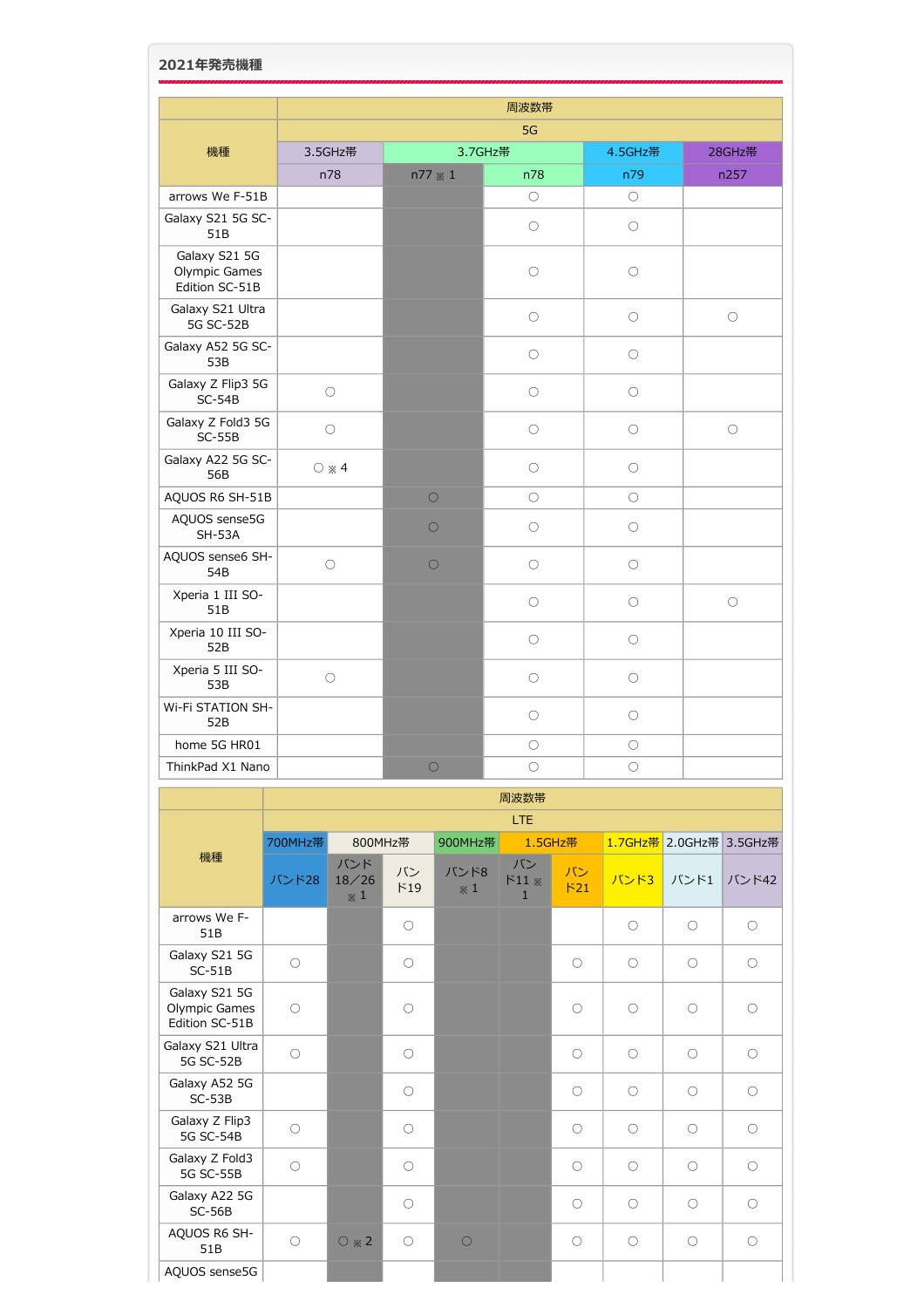| <b>SH-53A</b>                    |            | $\circ$ $*$ 2 | $\bigcirc$ | $\bigcirc$ |            | $\bigcirc$ | $\bigcap$  | $\bigcirc$ |
|----------------------------------|------------|---------------|------------|------------|------------|------------|------------|------------|
| AQUOS sense6<br>$SH-54B$         |            | $\circ$ $*$ 2 | $\circ$    |            | ∩          | $\bigcirc$ | $\bigcirc$ | $\bigcirc$ |
| Xperia 1 III SO-<br>51B          | $\bigcirc$ |               | $\bigcirc$ |            | ∩          | $\bigcirc$ | $\bigcirc$ | $\bigcirc$ |
| Xperia 10 III SO-<br>52B         |            |               | $\bigcirc$ |            | ∩          | ∩          | $\bigcirc$ | $\bigcirc$ |
| Xperia 5 III SO-<br>53B          | $\bigcirc$ |               | $\bigcirc$ |            | ∩          | $\bigcirc$ | $\bigcirc$ | $\bigcirc$ |
| arrows Be4 Plus<br>$F-41B$       |            |               | $\bigcirc$ |            |            | ∩          | $\bigcirc$ |            |
| Xperia Ace II<br>$SO-41B$        |            |               | $\bigcirc$ |            |            | ∩          | $\bigcirc$ |            |
| <b>Wi-Fi STATION</b><br>$SH-52B$ | $\bigcirc$ |               | $\bigcirc$ |            | ∩          | $\bigcirc$ | $\bigcirc$ | $\bigcirc$ |
| home 5G HR01                     | $\bigcirc$ |               | $\bigcirc$ |            | $\bigcirc$ | $\bigcirc$ | $\bigcirc$ | $\bigcirc$ |
| ThinkPad X1<br>Nano              | $\bigcirc$ | $\bigcirc$    | $\bigcirc$ | ∩          |            | $\bigcap$  | $\bigcap$  | $\bigcirc$ |

|                                                  |               |            | 周波数帯        |          |            |
|--------------------------------------------------|---------------|------------|-------------|----------|------------|
|                                                  |               |            | 3G (W-CDMA) |          |            |
| 機種                                               | 800MHz帯       | 900MHz帯    | 1.5GHz帯     | 1.7GHz帯  | 2.0GHz帯    |
|                                                  | バンドVI/XIX ※ 1 | バンドVIII ※1 | バンドXI ※1    | バンドIX ※1 | バンドI ※1    |
| arrows We F-51B                                  |               |            |             |          |            |
| Galaxy S21 5G SC-<br>51B                         |               |            |             |          | $\circ$    |
| Galaxy S21 5G<br>Olympic Games<br>Edition SC-51B |               |            |             |          | $\circ$    |
| Galaxy S21 Ultra<br><b>5G SC-52B</b>             |               |            |             |          | $\circ$    |
| Galaxy A52 5G SC-<br>53B                         |               |            |             |          | $\bigcirc$ |
| Galaxy Z Flip3 5G<br>$SC-54B$                    |               |            |             |          | $\circ$    |
| Galaxy Z Fold3 5G<br>$SC-55B$                    |               |            |             |          | $\bigcirc$ |
| Galaxy A22 5G SC-<br>56B                         |               |            |             |          | $\bigcirc$ |
| AQUOS R6 SH-51B                                  |               | $\bigcirc$ |             |          | $\circ$    |
| AQUOS sense5G<br><b>SH-53A</b>                   | $\circ$       | $\circ$    |             |          | $\circ$    |
| AQUOS sense6 SH-<br>54B                          |               |            |             |          | $\bigcirc$ |
| Xperia 1 III SO-<br>51B                          |               |            |             |          | $\bigcirc$ |
| Xperia 10 III SO-<br>52B                         |               |            |             |          | $\circ$    |
| Xperia 5 III SO-<br>53B                          |               |            |             |          | $\circ$    |
| arrows Be4 Plus F-<br>41B                        | $\bigcirc$    |            |             |          | $\circ$    |
| Xperia Ace II SO-<br>41B                         | $\bigcirc$    |            |             |          | $\bigcirc$ |
| Wi-Fi STATION SH-<br>52B                         |               |            |             |          |            |
| home 5G HR01                                     |               |            |             |          |            |
| ThinkPad X1 Nano                                 | $\circ$       | $\bigcirc$ |             |          | $\circ$    |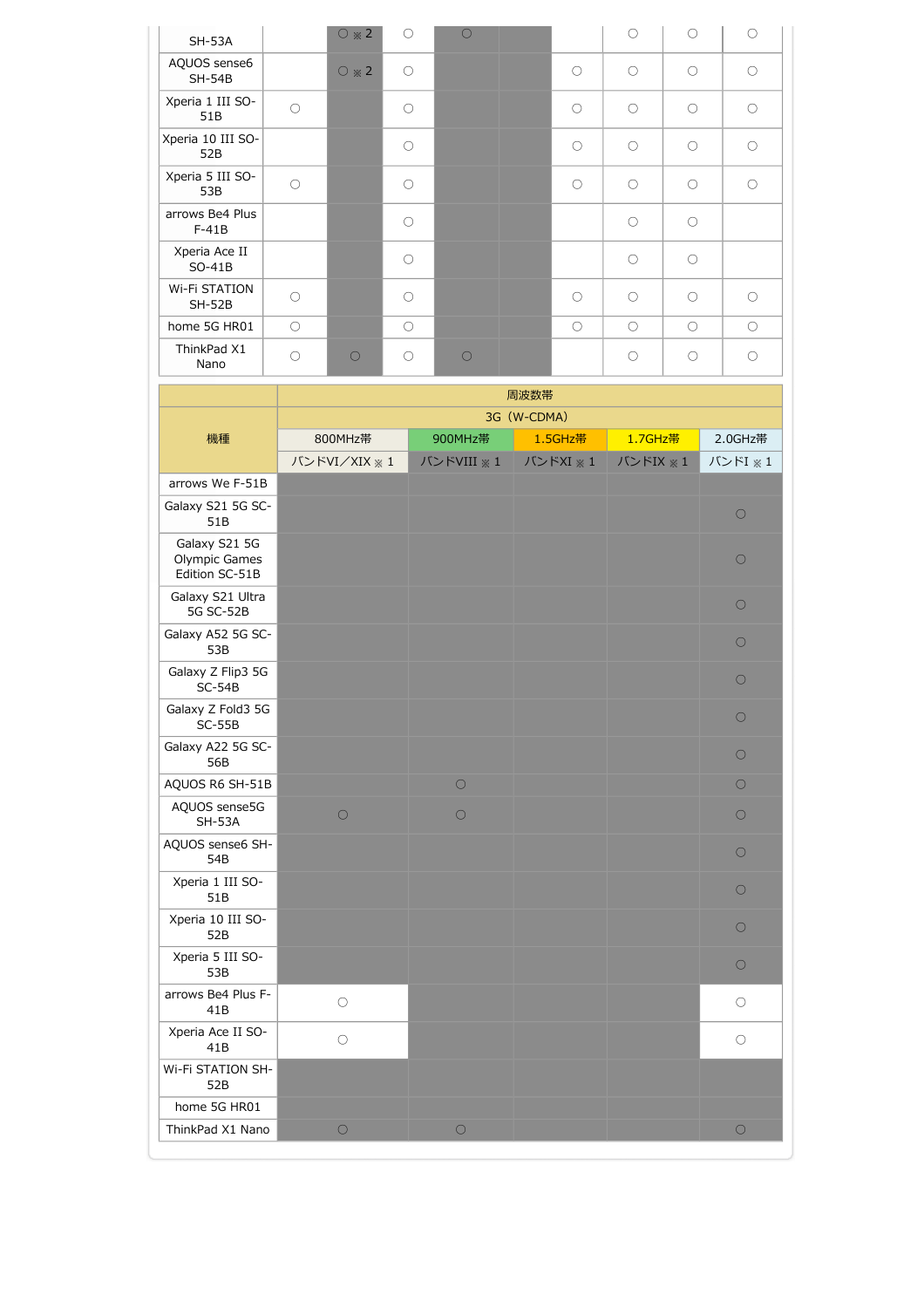| 2020年発売機種                        |                |                     |                     |            |  |  |  |  |  |  |  |
|----------------------------------|----------------|---------------------|---------------------|------------|--|--|--|--|--|--|--|
|                                  |                |                     | 周波数帯                |            |  |  |  |  |  |  |  |
|                                  | 5G             |                     |                     |            |  |  |  |  |  |  |  |
| 機種                               |                | 3.7GHz帯             | 4.5GHz带             | 28GHz帯     |  |  |  |  |  |  |  |
|                                  | $n77 \times 1$ | n78                 | n79                 | n257       |  |  |  |  |  |  |  |
| arrows 5G F-51A                  |                | $\circlearrowright$ | $\circ$             | $\circ$    |  |  |  |  |  |  |  |
| arrows NX9 F-52A                 |                | $\bigcirc$          | $\bigcirc$          |            |  |  |  |  |  |  |  |
| LG V60 ThinQ 5G<br>$L-51A$       |                | $\bigcirc$          | $\bigcirc$          |            |  |  |  |  |  |  |  |
| LG VELVET L-52A                  |                |                     |                     |            |  |  |  |  |  |  |  |
| Galaxy S20 5G SC-<br>51A         |                | $\bigcirc$          | $\circ$             |            |  |  |  |  |  |  |  |
| Galaxy S20+ 5G<br>$SC-52A$       |                | $\bigcirc$          | $\bigcirc$          | $\bigcirc$ |  |  |  |  |  |  |  |
| Galaxy Note20<br>Ultra 5G SC-53A |                | $\bigcirc$          | $\bigcirc$          | $\bigcirc$ |  |  |  |  |  |  |  |
| Galaxy A51 5G SC-<br>54A         |                | $\bigcirc$          | $\bigcirc$          |            |  |  |  |  |  |  |  |
| AQUOS R5G SH-<br>51A             | $\bigcirc$     | $\bigcirc$          | $\bigcirc$          |            |  |  |  |  |  |  |  |
| Xperia 1 II SO-51A               |                | $\circlearrowright$ | $\circlearrowright$ |            |  |  |  |  |  |  |  |
| Xperia 5 II SO-52A               |                | $\circ$             | $\bigcirc$          |            |  |  |  |  |  |  |  |
| <b>Wi-Fi STATION SH-</b><br>52A  | $\bigcirc$     | ∩                   | ∩                   | ∩          |  |  |  |  |  |  |  |

Н

|                                  |                     |                                         |                     |                        | 周波数帯                               |            |                     |                         |                     |
|----------------------------------|---------------------|-----------------------------------------|---------------------|------------------------|------------------------------------|------------|---------------------|-------------------------|---------------------|
|                                  |                     |                                         |                     |                        | LTE.                               |            |                     |                         |                     |
| 機種                               | 700MHz帯             | 800MHz帯                                 |                     | 900MHz帯                | 1.5GHz帯                            |            |                     | 1.7GHz帯 2.0GHz帯 3.5GHz帯 |                     |
|                                  | バンド28               | バンド<br>18/26<br>$\boldsymbol{\times}$ 1 | バン<br>F19           | バンド8<br>$\mathbb{X}$ 1 | バン<br>$F11 \times$<br>$\mathbf{1}$ | バン<br>F21  | バンド3                | バンド1                    | バンド42               |
| arrows 5G F-51A                  |                     |                                         | $\bigcirc$          |                        |                                    | $\bigcirc$ | $\bigcirc$          | $\bigcirc$              | $\bigcirc$          |
| arrows NX9 F-<br>52A             |                     |                                         | $\bigcirc$          |                        |                                    | $\bigcirc$ | $\bigcirc$          | $\bigcirc$              | $\bigcirc$          |
| LG V60 ThinQ<br>5G L-51A         |                     |                                         | $\circ$             |                        |                                    | $\circ$    | $\circlearrowright$ | $\circ$                 | $\circ$             |
| LG VELVET L-<br>52A              |                     |                                         | $\circ$             |                        |                                    | $\circ$    | $\circlearrowright$ | $\circlearrowright$     | $\circ$             |
| Galaxy S20 5G<br>$SC-51A$        | $\circ$             |                                         | $\bigcirc$          |                        |                                    | $\circ$    | $\circlearrowright$ | $\circlearrowright$     | $\circlearrowright$ |
| Galaxy S20+ 5G<br>$SC-52A$       | $\circ$             |                                         | $\bigcirc$          |                        |                                    | $\circ$    | $\circlearrowright$ | $\circlearrowright$     | $\circlearrowright$ |
| Galaxy Note20<br>Ultra 5G SC-53A | $\circ$             |                                         | $\bigcirc$          |                        |                                    | $\circ$    | $\circlearrowright$ | $\bigcirc$              | $\circlearrowright$ |
| Galaxy A51 5G<br>$SC-54A$        |                     |                                         | $\bigcirc$          |                        |                                    | $\bigcirc$ | $\bigcirc$          | $\bigcirc$              | $\bigcirc$          |
| AQUOS R5G SH-<br>51A             | $\circ$             | $\circ$ $*$ 2                           | $\circ$             | $\bigcirc$             |                                    | $\circ$    | $\circ$             | $\circ$                 | $\bigcirc$          |
| Xperia 1 II SO-<br>51A           | $\circ$             |                                         | $\circ$             |                        |                                    | $\circ$    | $\bigcirc$          | $\circ$                 | $\bigcirc$          |
| Xperia 5 II SO-<br>52A           | $\circlearrowright$ |                                         | $\circ$             |                        |                                    | $\circ$    | $\circlearrowright$ | $\circlearrowright$     | $\circ$             |
| arrows Be4 F-<br>41A             |                     |                                         | $\bigcirc$          |                        |                                    |            | $\bigcirc$          | $\bigcirc$              |                     |
| LG style3 L-41A                  |                     |                                         | $\circlearrowright$ |                        |                                    | 0          | $\bigcirc$          | $\bigcirc$              |                     |
| Galaxy A41 SC-<br>41A            |                     |                                         | $\circ$             |                        |                                    | $\circ$    | $\circlearrowright$ | $\circ$                 |                     |
| Galaxy A21 SC-<br>42A            |                     |                                         | $\circ$             |                        |                                    |            | $\circ$             | $\circlearrowright$     |                     |
| AQUOS zero2<br><b>SH-01M</b>     | $\circ$             | $\circ$ $*$ 2                           | $\circ$             | $\bigcirc$             |                                    | $\circ$    | $\circ$             | $\circ$                 | $\circ$             |
| AQUOS sense4                     |                     |                                         |                     |                        |                                    |            |                     |                         |                     |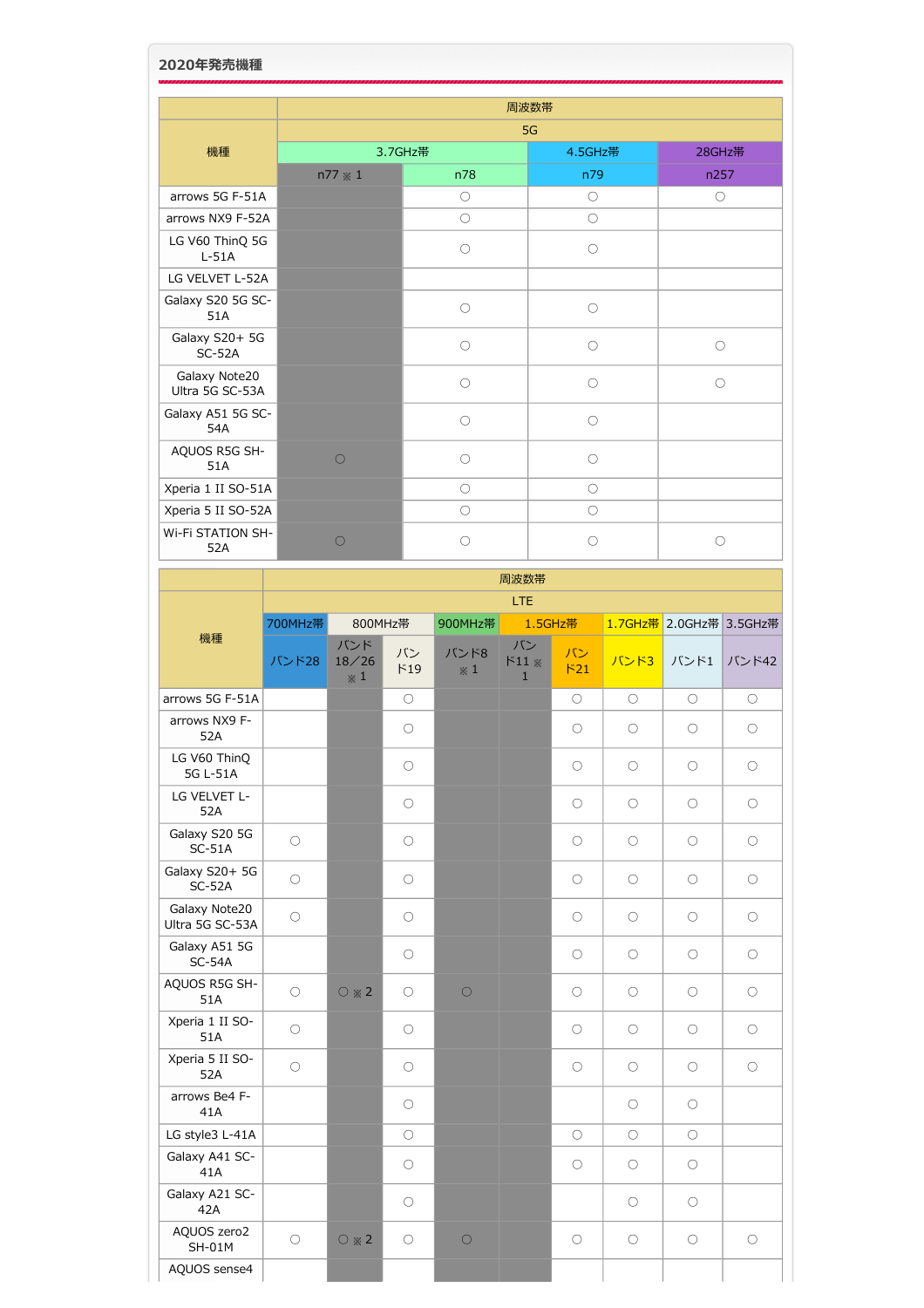| $SH-41A$                       |   | $\circ$ $*$ 2       | $\bigcirc$ |           |           |           | $\bigcap$ | $\bigcap$ |  |
|--------------------------------|---|---------------------|------------|-----------|-----------|-----------|-----------|-----------|--|
| Xperia 10 II SO-<br>41A        |   |                     | ( )        |           |           | ∩         | $\bigcap$ | ∩         |  |
| dtab d-41A                     |   |                     | $\bigcirc$ |           |           | $\bigcap$ | $\bigcap$ | $\bigcap$ |  |
| dtab Compact d-<br>42A         |   |                     | ∩          |           |           | ∩         | $\bigcap$ | ∩         |  |
| らくらくスマート<br>フォン F-42A          |   |                     | ו          |           |           |           | ∩         | ∩         |  |
| キッズケータイ<br>$SH-03M$            |   |                     | - 1        |           |           |           |           | ∩         |  |
| Wi-Fi STATION<br><b>SH-52A</b> | ∩ | $\bigcirc \times 2$ | $\bigcirc$ | $\bigcap$ | $\bigcap$ | ∩         | $\bigcap$ | $\bigcap$ |  |

|                                  | 周波数帯                |            |             |          |            |  |  |  |  |  |  |  |
|----------------------------------|---------------------|------------|-------------|----------|------------|--|--|--|--|--|--|--|
|                                  |                     |            | 3G (W-CDMA) |          |            |  |  |  |  |  |  |  |
| 機種                               | 800MHz帯             | 900MHz帯    | 1.5GHz帯     | 1.7GHz带  | 2.0GHz帯    |  |  |  |  |  |  |  |
|                                  | バンドVI/XIX ※ 1       | バンドVIII ※1 | バンドXI ※ 1   | バンドIX ※1 | バンドI ※ 1   |  |  |  |  |  |  |  |
| arrows 5G F-51A                  |                     |            |             |          |            |  |  |  |  |  |  |  |
| arrows NX9 F-52A                 |                     |            |             |          | $\bigcirc$ |  |  |  |  |  |  |  |
| LG V60 ThinQ 5G<br>$L-51A$       |                     |            |             |          | $\circ$    |  |  |  |  |  |  |  |
| LG VELVET L-52A                  |                     |            |             |          | $\circ$    |  |  |  |  |  |  |  |
| Galaxy S20 5G SC-<br>51A         | $\circ$             |            |             |          | $\bigcirc$ |  |  |  |  |  |  |  |
| Galaxy S20+ 5G<br>$SC-52A$       | $\circ$             |            |             |          | $\circ$    |  |  |  |  |  |  |  |
| Galaxy Note20<br>Ultra 5G SC-53A | $\circ$             |            |             |          | $\bigcirc$ |  |  |  |  |  |  |  |
| Galaxy A51 5G SC-<br>54A         | $\bigcirc$          |            |             |          | $\bigcirc$ |  |  |  |  |  |  |  |
| AQUOS R5G SH-<br>51A             | $\bigcirc$          | $\circ$    |             |          | $\bigcirc$ |  |  |  |  |  |  |  |
| Xperia 1 II SO-51A               | $\bigcirc$          |            |             |          | $\circ$    |  |  |  |  |  |  |  |
| Xperia 5 II SO-52A               | $\circ$             |            |             |          | $\circ$    |  |  |  |  |  |  |  |
| arrows Be4 F-41A                 | $\bigcirc$          |            |             |          | $\bigcirc$ |  |  |  |  |  |  |  |
| LG style3 L-41A                  | $\bigcirc$          |            |             |          | $\bigcirc$ |  |  |  |  |  |  |  |
| Galaxy A41 SC-41A                | $\bigcirc$          |            |             |          | $\circ$    |  |  |  |  |  |  |  |
| Galaxy A21 SC-42A                | $\bigcirc$          |            |             |          | $\bigcirc$ |  |  |  |  |  |  |  |
| AQUOS zero2 SH-<br>01M           | $\bigcirc$          | $\circ$    |             |          | $\circ$    |  |  |  |  |  |  |  |
| AQUOS sense4 SH-<br>41A          | $\circ$             | $\bigcirc$ |             |          | $\circ$    |  |  |  |  |  |  |  |
| Xperia 10 II SO-<br>41A          | $\bigcirc$          |            |             |          | $\circ$    |  |  |  |  |  |  |  |
| dtab d-41A                       | $\circlearrowright$ |            |             |          | $\circ$    |  |  |  |  |  |  |  |
| dtab Compact d-<br>42A           | $\bigcirc$          |            |             |          | $\bigcirc$ |  |  |  |  |  |  |  |
| らくらくスマートフ<br>オン F-42A            | $\bigcirc$          |            |             |          | $\bigcirc$ |  |  |  |  |  |  |  |
| キッズケータイ SH-<br>03M               | $\bigcirc$          |            |             |          | $\circ$    |  |  |  |  |  |  |  |
| Wi-Fi STATION SH-<br>52A         | $\circ$             | $\bigcirc$ |             |          | $\bigcirc$ |  |  |  |  |  |  |  |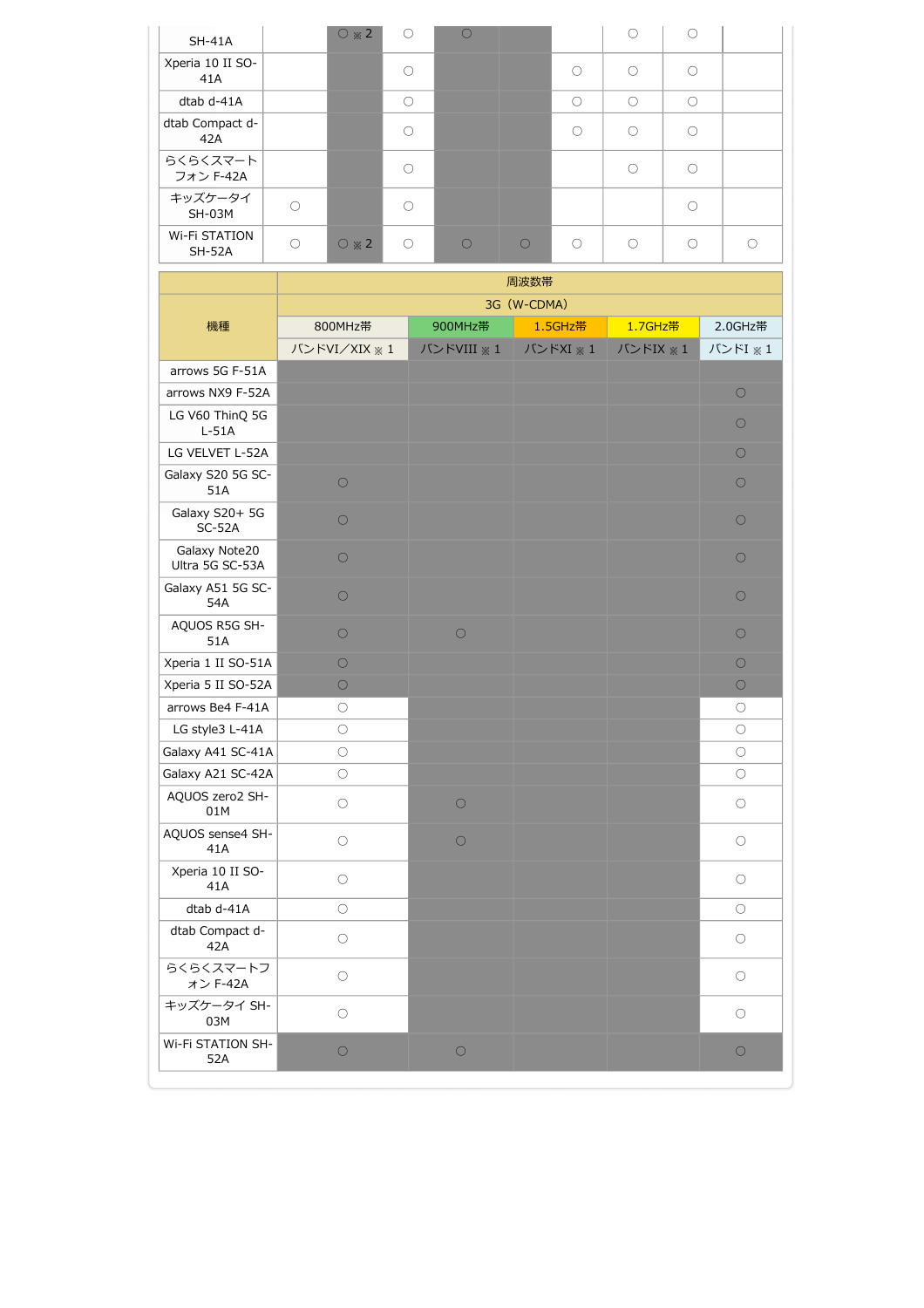## **2019年発売機種**

|                                                            |                     |                            |                     |              | 周波数帯                         |                     |                     |                         |            |
|------------------------------------------------------------|---------------------|----------------------------|---------------------|--------------|------------------------------|---------------------|---------------------|-------------------------|------------|
|                                                            |                     |                            |                     |              | LTE                          |                     |                     |                         |            |
|                                                            | 700MHz帯             | 800MHz帯                    |                     | 900MHz帯      |                              | 1.5GHz帯             |                     | 1.7GHz帯 2.0GHz帯 3.5GHz帯 |            |
| 機種                                                         | バンド28               | バンド<br>18/26<br>$\times 1$ | バン<br>F19           | バンド8<br>$*1$ | バン<br>$F11*$<br>$\mathbf{1}$ | バン<br>F21           | バンド3                | バンド1                    | バンド42      |
| arrows Be3 F-<br>02L                                       |                     |                            | $\circlearrowright$ |              |                              |                     | $\bigcirc$          | $\bigcirc$              |            |
| HUAWEI P30 Pro<br>HW-02L                                   | $\bigcirc$          | $\bigcirc$                 | О                   | $\circ$      |                              | $\circlearrowright$ | О                   | $\circlearrowright$     | $\bigcirc$ |
| LG style2 L-01L                                            |                     |                            | $\circlearrowright$ |              |                              |                     | О                   | $\circ$                 |            |
| Galaxy Note10+<br>$SC-01M$                                 | $\circlearrowright$ |                            | О                   |              |                              | O                   | О                   | $\circlearrowright$     | $\circ$    |
| Galaxy Note10+<br>Star Wars<br>Special Edition<br>$SC-01M$ | $\bigcirc$          |                            | $\circlearrowright$ |              |                              | $\circlearrowright$ | $\bigcirc$          | $\circ$                 | $\bigcirc$ |
| Galaxy A20 SC-<br>02M                                      |                     |                            | $\bigcirc$          |              |                              |                     | $\bigcirc$          | $\bigcirc$              |            |
| Galaxy S10 SC-<br>03L                                      | $\bigcirc$          |                            | $\bigcirc$          |              |                              | O                   | $\bigcirc$          | $\bigcirc$              | $\bigcirc$ |
| Galaxy S10+ SC-<br>04L                                     | $\bigcirc$          |                            | O                   |              |                              | $\circ$             | $\circlearrowright$ | $\circlearrowright$     | О          |
| Galaxy S10+<br>(Olympic Games<br>Edition) SC-05L           | $\bigcirc$          |                            | $\bigcirc$          |              |                              | $\circlearrowright$ | $\circlearrowright$ | $\circlearrowright$     | $\circ$    |
| AQUOS sense3<br><b>SH-02M</b>                              |                     | $\bigcirc \times 2$        | $\bigcirc$          | $\circ$      |                              |                     | $\bigcirc$          | $\bigcirc$              |            |
| AQUOS R3 SH-<br>04L                                        | $\bigcirc$          |                            | $\circlearrowright$ |              |                              | O                   | $\bigcirc$          | $\circ$                 | $\bigcirc$ |
| Xperia 5 SO-01M                                            | $\bigcirc$          |                            | $\bigcirc$          |              |                              | $\circlearrowright$ | $\circlearrowright$ | $\circlearrowright$     | $\bigcirc$ |
| Xperia Ace SO-<br>02L                                      |                     |                            | О                   |              |                              | O                   | О                   | $\circlearrowright$     |            |
| Xperia 1 SO-03L                                            | $\circlearrowright$ |                            | $\bigcirc$          |              |                              | $\circlearrowright$ | $\bigcirc$          | $\circlearrowright$     | $\circ$    |
| Google Pixel 3a                                            | $\bigcirc$          | $\bigcirc$                 | $\bigcirc$          | $\circ$      |                              | О                   | О                   | О                       |            |
| arrows ケータイ<br>$F-03L$                                     |                     |                            | $\bigcirc$          |              |                              |                     |                     | $\bigcirc$              |            |
| AQUOS ケータイ<br>SH-02L                                       |                     |                            | $\bigcirc$          |              |                              |                     | $\bigcirc$          | $\bigcirc$              |            |
| らくらくスマート<br>フォン me (F-<br>01L)                             |                     |                            | $\bigcirc$          |              |                              |                     | $\bigcirc$          | $\circ$                 |            |
| らくらくホン F-<br>01M                                           |                     |                            | $\bigcirc$          |              |                              |                     |                     | $\bigcirc$              |            |
| Wi-Fi STATION<br><b>HW-01L</b>                             |                     |                            | $\bigcirc$          |              |                              | $\bigcirc$          | $\bigcirc$          | $\bigcirc$              | $\circ$    |
| Wi-Fi STATION<br><b>SH-05L</b>                             | $\bigcirc$          |                            | $\bigcirc$          | $\bigcirc$   |                              | $\bigcirc$          | $\bigcirc$          | $\bigcirc$              | $\circ$    |

|                                                       |             |            | 周波数帯     |                                               |            |  |  |  |
|-------------------------------------------------------|-------------|------------|----------|-----------------------------------------------|------------|--|--|--|
|                                                       | 3G (W-CDMA) |            |          |                                               |            |  |  |  |
| 機種                                                    | 800MHz帯     | 900MHz帯    | 1.5GHz带  | 1.7GHz帯                                       | 2.0GHz带    |  |  |  |
|                                                       | バンドVI/XIX   | バンドVIII ※1 | バンドXI ※1 | $J\ddot{\vee}$ $\geq$ $\dot{\leq}$ $\geq$ $1$ | バンドI       |  |  |  |
| arrows Be3 F-02L                                      | C           |            |          |                                               | O          |  |  |  |
| HUAWEI P30 Pro<br><b>HW-02L</b>                       | $\cap$      |            |          |                                               | $\bigcap$  |  |  |  |
| LG style2 L-01L                                       | ◠           |            |          |                                               | $\bigcirc$ |  |  |  |
| Galaxy Note10+<br>$SC-01M$                            |             |            |          |                                               | ∩          |  |  |  |
| Galaxy Note10+<br>Star Wars Special<br>Edition SC-01M |             |            |          |                                               | ∩          |  |  |  |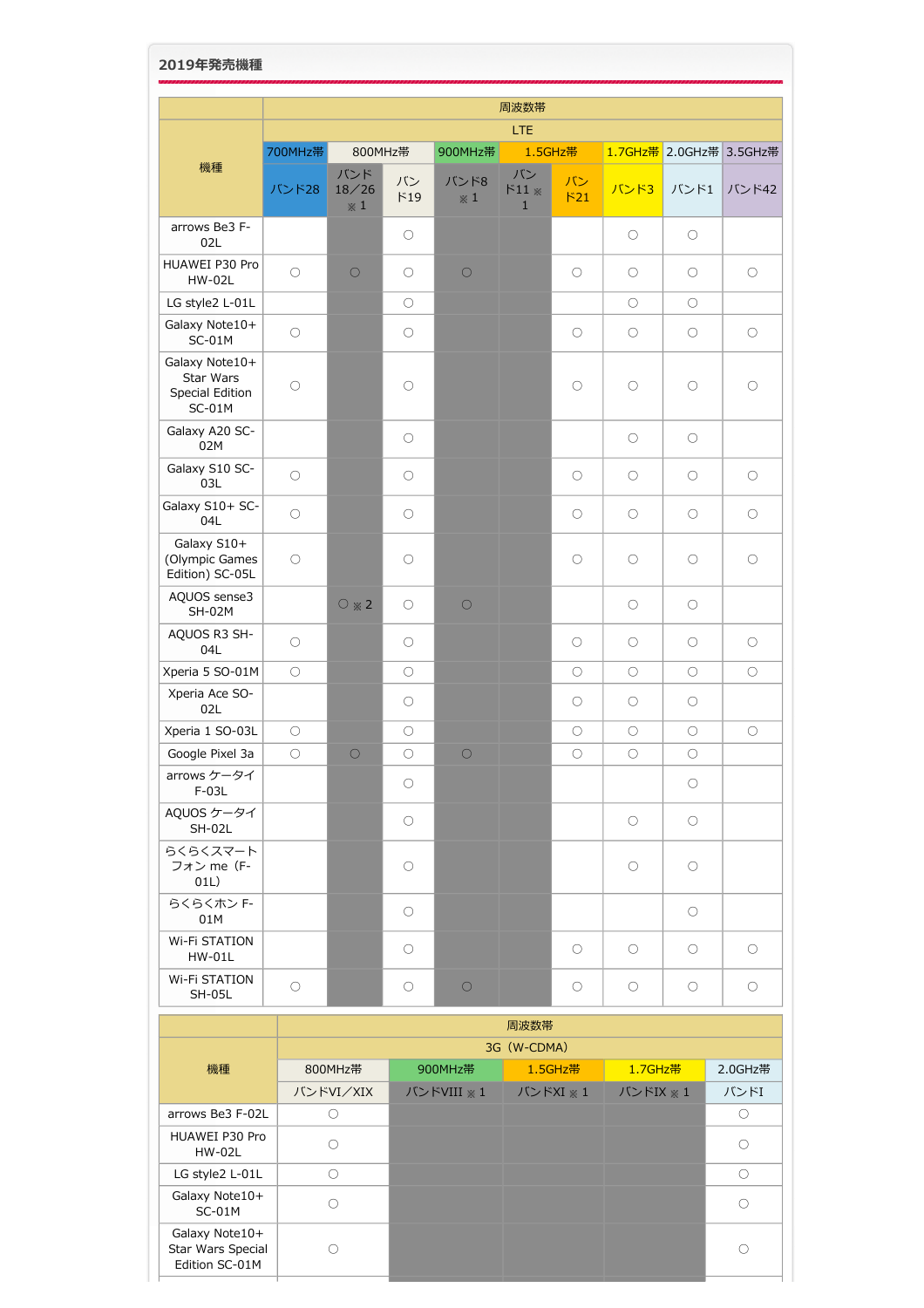| Galaxy A20 SC-<br>02M                            | $\bigcirc$ |            |  | $\bigcirc$ |
|--------------------------------------------------|------------|------------|--|------------|
| Galaxy S10 SC-03L                                | $\bigcirc$ |            |  | $\bigcirc$ |
| Galaxy S10+ SC-<br>04L                           | $\bigcirc$ |            |  | $\bigcirc$ |
| Galaxy S10+<br>(Olympic Games<br>Edition) SC-05L | $\bigcirc$ |            |  | $\circ$    |
| AQUOS sense3 SH-<br>02M                          | $\bigcirc$ | $\bigcirc$ |  | $\bigcirc$ |
| AQUOS R3 SH-04L                                  | $\bigcirc$ |            |  | $\bigcirc$ |
| Xperia 5 SO-01M                                  | $\bigcirc$ |            |  | $\bigcirc$ |
| Xperia Ace SO-02L                                | $\bigcirc$ |            |  | $\bigcirc$ |
| Xperia 1 SO-03L                                  | $\bigcirc$ |            |  | $\bigcirc$ |
| Google Pixel 3a                                  | $\bigcirc$ | $\bigcirc$ |  | $\bigcirc$ |
| arrows ケータイ F-<br>03L                            | $\bigcirc$ |            |  | $\bigcirc$ |
| AQUOS ケータイ<br>$SH-02L$                           | $\bigcirc$ |            |  | $\bigcirc$ |
| らくらくスマートフ<br>オン me (F-01L)                       | $\bigcirc$ |            |  | $\bigcirc$ |
| らくらくホン F-01M                                     | $\circ$    |            |  | $\bigcirc$ |
| <b>Wi-Fi STATION</b><br>$HW-01L$                 | $\bigcirc$ |            |  | $\bigcirc$ |
| Wi-Fi STATION SH-<br>05L                         | ∩          | $\bigcirc$ |  | $\bigcirc$ |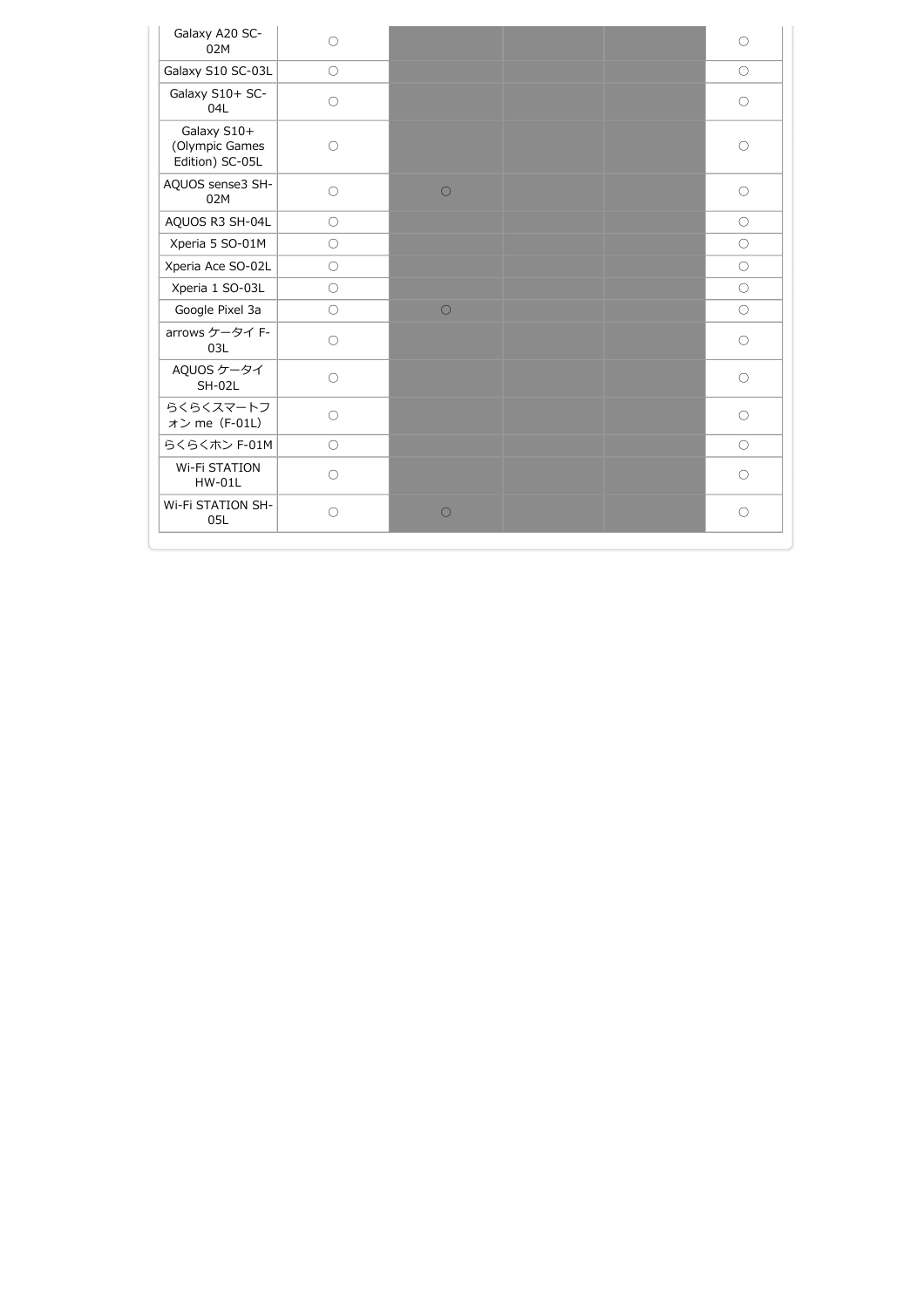| 2018年発売機種                             |                     |                            |                     |                    |                             |                     |                     |                     |                     |  |
|---------------------------------------|---------------------|----------------------------|---------------------|--------------------|-----------------------------|---------------------|---------------------|---------------------|---------------------|--|
|                                       |                     |                            |                     |                    | 周波数帯                        |                     |                     |                     |                     |  |
|                                       | LTE                 |                            |                     |                    |                             |                     |                     |                     |                     |  |
|                                       | 700MHz帯             | 800MHz帯                    |                     | 900MHz帯            |                             | 1.5GHz帯             | 1.7GHz帯             |                     | 2.0GHz帯 3.5GHz帯     |  |
| 機種                                    | バンド28               | バンド<br>18/26<br>$\times 1$ | バン<br>F19           | バンド8<br>$\times 1$ | バン<br>F11<br>$\mathbb{X}$ 1 | バン<br>F21           | バンド3                | バンド1                | バンド42               |  |
| Disney Mobile on<br>docomo DM-01K     |                     |                            | $\circ$             |                    |                             |                     | $\bigcirc$          | $\circ$             |                     |  |
| arrows Be F-04K                       |                     |                            | $\bigcirc$          |                    |                             |                     | $\bigcirc$          | $\bigcirc$          |                     |  |
| HUAWEI P20 Pro HW-<br>01K             | $\circ$             |                            | $\bigcirc$          | $\bigcirc$         |                             | $\bigcirc$          | $\bigcirc$          | $\bigcirc$          | $\bigcirc$          |  |
| V30+ L-01K                            |                     |                            | $\bigcirc$          |                    |                             | $\bigcirc$          | $\bigcirc$          | $\bigcirc$          | $\bigcirc$          |  |
| JOJO L-02K                            |                     |                            | $\circlearrowright$ |                    |                             | $\circlearrowright$ | $\circlearrowright$ | $\circlearrowright$ | $\circlearrowright$ |  |
| LG style L-03K                        |                     |                            | $\circlearrowright$ |                    |                             |                     | $\circlearrowright$ | $\circlearrowright$ |                     |  |
| Galaxy Note9 SC-01L                   | $\bigcirc$          |                            | $\bigcirc$          |                    |                             | $\bigcirc$          | $\bigcirc$          | $\bigcirc$          | $\bigcirc$          |  |
| Galaxy S9 SC-02K                      | $\bigcirc$          |                            | $\bigcirc$          |                    |                             | $\bigcirc$          | $\bigcirc$          | $\circ$             | $\bigcirc$          |  |
| Galaxy Feel2 SC-02L                   |                     |                            | $\circlearrowright$ |                    |                             | $\bigcirc$          | $\bigcirc$          | $\bigcirc$          |                     |  |
| Galaxy S9+ SC-03K                     | $\bigcirc$          |                            | $\circ$             |                    |                             | $\bigcirc$          | $\circ$             | $\circ$             | $\bigcirc$          |  |
| AQUOS sense2 SH-<br>01L               |                     |                            | $\circlearrowright$ |                    |                             |                     | $\circlearrowright$ | $\circlearrowright$ |                     |  |
| AQUOS R2 SH-03K                       | $\circlearrowright$ |                            | $\circlearrowright$ |                    |                             | $\circlearrowright$ | $\circlearrowright$ | $\circlearrowright$ | $\bigcirc$          |  |
| Xperia XZ3 SO-01L                     | $\circlearrowright$ |                            | $\circlearrowright$ |                    |                             | $\circlearrowright$ | $\circlearrowright$ | $\circlearrowright$ | $\bigcirc$          |  |
| XperiaTM XZ2 SO-03K                   | $\bigcirc$          |                            | $\bigcirc$          |                    |                             | $\bigcirc$          | $\bigcirc$          | $\bigcirc$          | $\bigcirc$          |  |
| <b>XperiaTM XZ2</b><br>Premium SO-04K | $\circ$             |                            | $\circlearrowright$ |                    |                             | $\circlearrowright$ | $\circlearrowright$ | $\circlearrowright$ | $\circlearrowright$ |  |
| <b>XperiaTM XZ2</b><br>Compact SO-05K | $\circlearrowright$ |                            | О                   |                    |                             | $\circlearrowright$ | $\circlearrowright$ | $\circlearrowright$ | $\circlearrowright$ |  |
| M Z-01K                               |                     |                            | $\circlearrowright$ |                    |                             | $\circlearrowright$ | $\bigcirc$          | $\circlearrowright$ |                     |  |
| Google Pixel 3                        | $\circlearrowright$ | $\circ$                    | $\circlearrowright$ | $\circ$            |                             | $\circlearrowright$ | $\circlearrowright$ | $\circlearrowright$ | O                   |  |
| Google Pixel 3 XL                     | $\bigcirc$          | $\bigcirc$                 | $\bigcirc$          | $\bigcirc$         |                             | $\bigcirc$          | $\bigcirc$          | $\bigcirc$          | $\bigcirc$          |  |
| dtab d-01K                            |                     |                            | $\circlearrowright$ |                    |                             |                     | $\circlearrowright$ | $\circlearrowright$ |                     |  |
| dtab Compact d-02K                    |                     |                            | $\circlearrowright$ |                    |                             |                     | $\circlearrowright$ | $\bigcirc$          |                     |  |
| arrows Tab F-02K                      |                     |                            | $\bigcirc$          |                    |                             | $\bigcirc$          | $\bigcirc$          | $\bigcirc$          |                     |  |
| カードケータイ KY-01L                        |                     |                            | $\circlearrowright$ |                    |                             |                     |                     | $\circlearrowright$ |                     |  |
| らくらくスマート<br>フォンme(F-03K)              |                     |                            | $\circlearrowright$ |                    |                             |                     | $\circlearrowright$ | $\circlearrowright$ |                     |  |

|                                   |                     | 周波数帯       |             |          |                     |  |  |  |  |  |  |
|-----------------------------------|---------------------|------------|-------------|----------|---------------------|--|--|--|--|--|--|
|                                   |                     |            | 3G (W-CDMA) |          |                     |  |  |  |  |  |  |
| 機種                                | 800MHz帯             | 900MHz帯    | 1.5GHz带     | 1.7GHz带  | 2.0GHz带             |  |  |  |  |  |  |
|                                   | バンドVI/XIX           | バンドVIII ※1 | バンドXI ※ 1   | バンドIX ※1 | バンドI                |  |  |  |  |  |  |
| Disney Mobile on<br>docomo DM-01K | $\bigcirc$          |            |             |          | $\bigcirc$          |  |  |  |  |  |  |
| arrows Be F-04K                   | $\circlearrowright$ |            |             |          | $\circ$             |  |  |  |  |  |  |
| HUAWEI P20 Pro<br>$HW-01K$        | $\bigcirc$          | $\bigcirc$ |             |          | $\bigcirc$          |  |  |  |  |  |  |
| $V30+L-01K$                       | $\circlearrowright$ |            |             |          | $\circ$             |  |  |  |  |  |  |
| JOJO L-02K                        | $\bigcirc$          |            |             |          | $\bigcirc$          |  |  |  |  |  |  |
| LG style L-03K                    | $\circlearrowright$ |            |             |          | $\circ$             |  |  |  |  |  |  |
| Galaxy Note9 SC-<br>01L           | $\bigcirc$          |            |             |          | $\bigcirc$          |  |  |  |  |  |  |
| Galaxy S9 SC-02K                  | $\circ$             |            |             |          | $\circlearrowright$ |  |  |  |  |  |  |
| Galaxy Feel2 SC-<br>02L           | $\bigcirc$          |            |             |          | $\circ$             |  |  |  |  |  |  |
| Galaxy S9+ SC-03K                 | $\bigcirc$          |            |             |          | $\bigcirc$          |  |  |  |  |  |  |
| AQUOS sense2 SH-<br>01L           | 0                   |            |             |          | O                   |  |  |  |  |  |  |
| AQUOS R2 SH-03K                   | $\bigcirc$          |            |             |          | $\bigcirc$          |  |  |  |  |  |  |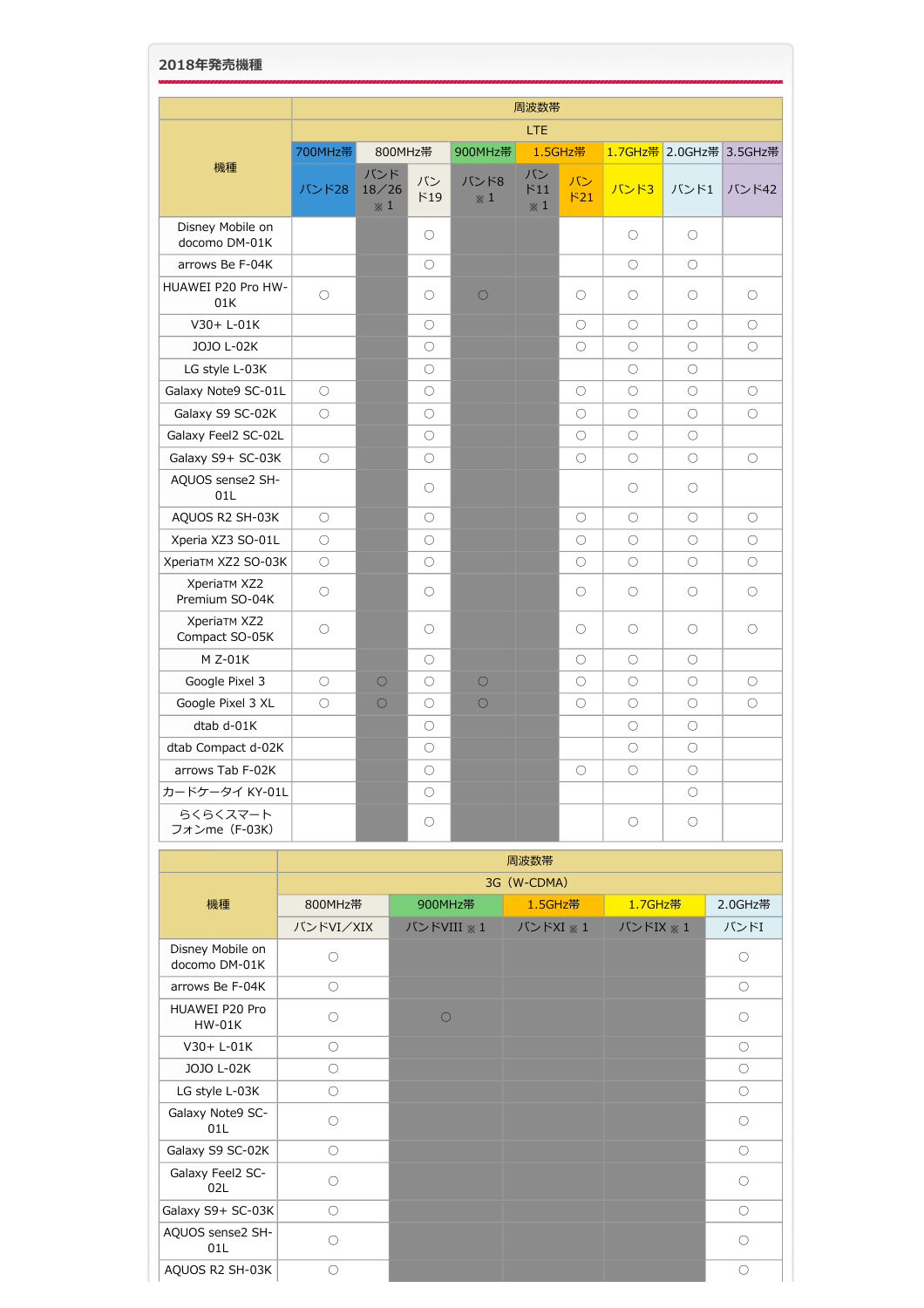| Xperia XZ3 SO-01L              | $\bigcirc$ |            | $\circ$    |
|--------------------------------|------------|------------|------------|
| XperiaTM XZ2 SO-<br>03K        | $\bigcap$  |            | $\bigcirc$ |
| XperiaTM XZ2<br>Premium SO-04K | ∩          |            | ∩          |
| XperiaTM XZ2<br>Compact SO-05K | ∩          |            | ∩          |
| $M$ Z-01K                      | $\circ$    |            | $\circ$    |
| Google Pixel 3                 | $\bigcirc$ | $\bigcirc$ | $\bigcirc$ |
| Google Pixel 3 XL              | $\bigcirc$ | $\bigcap$  | $\circ$    |
| dtab d-01K                     | $\bigcirc$ |            | $\bigcirc$ |
| dtab Compact d-<br>02K         | ∩          |            | $\bigcirc$ |
| arrows Tab F-02K               | $\bigcirc$ |            | $\bigcirc$ |
| カードケータイ KY-<br>01L             | ∩          |            | $\bigcirc$ |
| らくらくスマートフ<br>オンme (F-03K)      | ∩          |            | $\bigcap$  |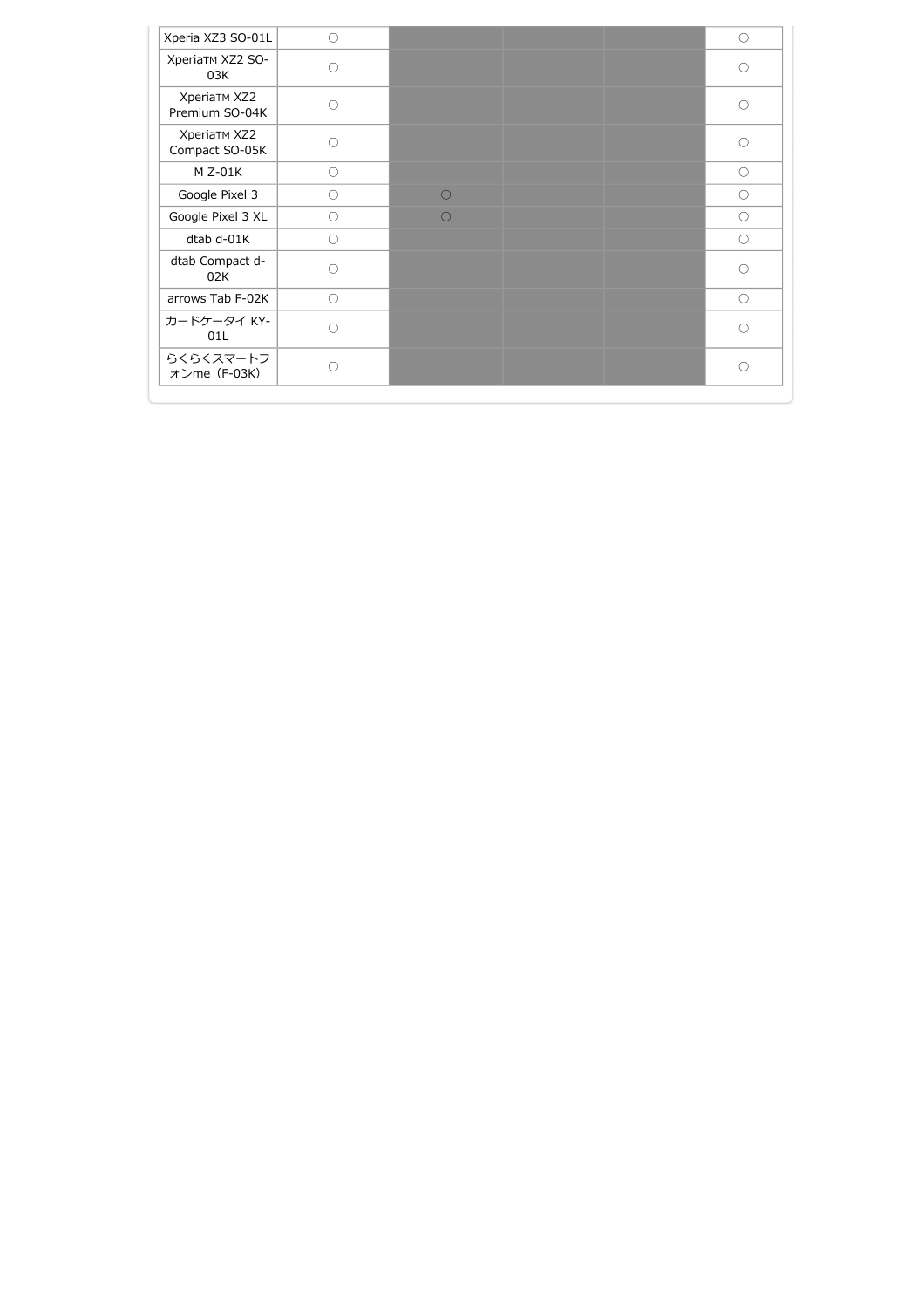| 2017年発売機種                            |                     |                            |                     |                        |                                    |                     |                     |                         |                     |
|--------------------------------------|---------------------|----------------------------|---------------------|------------------------|------------------------------------|---------------------|---------------------|-------------------------|---------------------|
|                                      |                     |                            |                     |                        | 周波数帯                               |                     |                     |                         |                     |
|                                      |                     |                            |                     |                        | LTE                                |                     |                     |                         |                     |
|                                      | 700MHz帯             | 800MHz帯                    |                     | 1.5GHz帯<br>900MHz帯     |                                    |                     |                     | 1.7GHz帯 2.0GHz帯 3.5GHz帯 |                     |
| 機種                                   | バンド28               | バンド<br>18/26<br>$\times 1$ | バン<br>F19           | バンド8<br>$\mathbb{X}$ 1 | バン<br>$F11 \times$<br>$\mathbf{1}$ | バン<br>F21           | バンド3                | バンド1                    | バンド42               |
| Disney Mobile on<br>docomo DM-01J    |                     |                            | $\circlearrowright$ |                        |                                    |                     | $\circlearrowright$ | $\circlearrowright$     |                     |
| arrows NX F-01K                      |                     |                            | $\circ$             |                        |                                    | 0                   | О                   | $\circlearrowright$     |                     |
| arrows Be F-05J                      |                     |                            | $\bigcirc$          |                        |                                    |                     | $\bigcirc$          | $\bigcirc$              |                     |
| V20 PRO L-01J                        |                     |                            | $\circlearrowright$ |                        |                                    | $\circlearrowright$ | $\circlearrowright$ | $\circlearrowright$     |                     |
| MONO MO-01K                          |                     |                            | $\bigcirc$          |                        |                                    | $\bigcirc$          | О                   | $\circlearrowright$     |                     |
| Galaxy Note8<br>$SC-01K$             | $\circlearrowright$ |                            | $\circ$             |                        |                                    | $\circlearrowright$ | $\circlearrowright$ | $\circlearrowright$     | $\circlearrowright$ |
| Galaxy S8 SC-<br>02J                 | $\circlearrowright$ |                            | $\circ$             |                        |                                    | О                   | О                   | $\circlearrowright$     |                     |
| Galaxy S8+ SC-<br>03J                | $\circlearrowright$ |                            | $\circ$             |                        |                                    | О                   | О                   | $\circlearrowright$     | $\circlearrowright$ |
| Galaxy Feel SC-<br>04J               |                     |                            | $\circ$             |                        |                                    | $\circlearrowright$ | $\circlearrowright$ | $\circ$                 |                     |
| AQUOS sense<br>$SH-01K$              |                     |                            | $\circlearrowright$ |                        |                                    |                     | $\circlearrowright$ | $\circ$                 |                     |
| AQUOS R SH-<br>03J                   | $\circlearrowright$ |                            | $\circ$             |                        |                                    | О                   | О                   | $\circ$                 | $\circ$             |
| XperiaTM XZ1<br>SO-01K               | $\bigcirc$          |                            | O                   |                        |                                    | О                   | О                   | $\circ$                 | O                   |
| XperiaTM XZ1<br>Compact SO-02K       | $\bigcirc$          |                            | $\circlearrowright$ |                        |                                    | $\circlearrowright$ | $\circlearrowright$ | $\circ$                 | $\circlearrowright$ |
| <b>XperiaTM XZs</b><br>SO-03J        | $\bigcirc$          |                            | $\circlearrowright$ |                        |                                    | $\circlearrowright$ | $\circlearrowright$ | $\circlearrowright$     |                     |
| <b>XperiaTM XZ</b><br>Premium SO-04J | $\bigcirc$          |                            | $\circlearrowright$ |                        |                                    | $\circlearrowright$ | $\circlearrowright$ | $\circlearrowright$     | $\bigcirc$          |
| dtab Compact d-<br>01J               |                     |                            | $\bigcirc$          |                        |                                    |                     | $\circlearrowright$ | $\circlearrowright$     |                     |
| らくらくスマート<br>フォン4 (F-04J)             |                     |                            | $\bigcirc$          |                        |                                    |                     | $\bigcirc$          | $\bigcirc$              |                     |
| キッズケータイ F-<br>03J                    |                     |                            |                     |                        |                                    |                     |                     |                         |                     |
| Wi-Fi STATION<br>$N-01J$             |                     |                            | $\bigcirc$          |                        |                                    | $\bigcirc$          | $\bigcirc$          | $\bigcirc$              | $\bigcirc$          |

|                                   |                     |            | 周波数帯        |          |            |
|-----------------------------------|---------------------|------------|-------------|----------|------------|
|                                   |                     |            | 3G (W-CDMA) |          |            |
| 機種                                | 800MHz帯             | 900MHz帯    | 1.5GHz帯     | 1.7GHz帯  | 2.0GHz带    |
|                                   | バンドVI/XIX           | バンドVIII ※1 | バンドXI ※1    | バンドIX ※1 | バンドI       |
| Disney Mobile on<br>docomo DM-01J | Ω                   |            |             |          | $\bigcirc$ |
| arrows NX F-01K                   | $\bigcirc$          |            |             |          | $\bigcirc$ |
| arrows Be F-05J                   | $\bigcirc$          |            |             |          | $\bigcirc$ |
| V20 PRO L-01J                     | $\circlearrowright$ |            |             |          | $\circ$    |
| MONO MO-01K                       | $\bigcirc$          |            |             |          | $\circ$    |
| Galaxy Note8 SC-<br>01K           | ∩                   |            |             |          | ∩          |
| Galaxy S8 SC-02J                  | $\bigcirc$          |            |             |          | $\bigcirc$ |
| Galaxy S8+ SC-03J                 | O                   |            |             |          | $\bigcirc$ |
| Galaxy Feel SC-04J                | $\bigcirc$          |            |             |          | $\bigcirc$ |
| AQUOS sense SH-<br>01K            | ∩                   |            |             |          | ∩          |
| AQUOS R SH-03J                    | $\bigcirc$          |            |             |          | $\bigcirc$ |
| XperiaTM XZ1 SO-                  |                     |            |             |          | ∩          |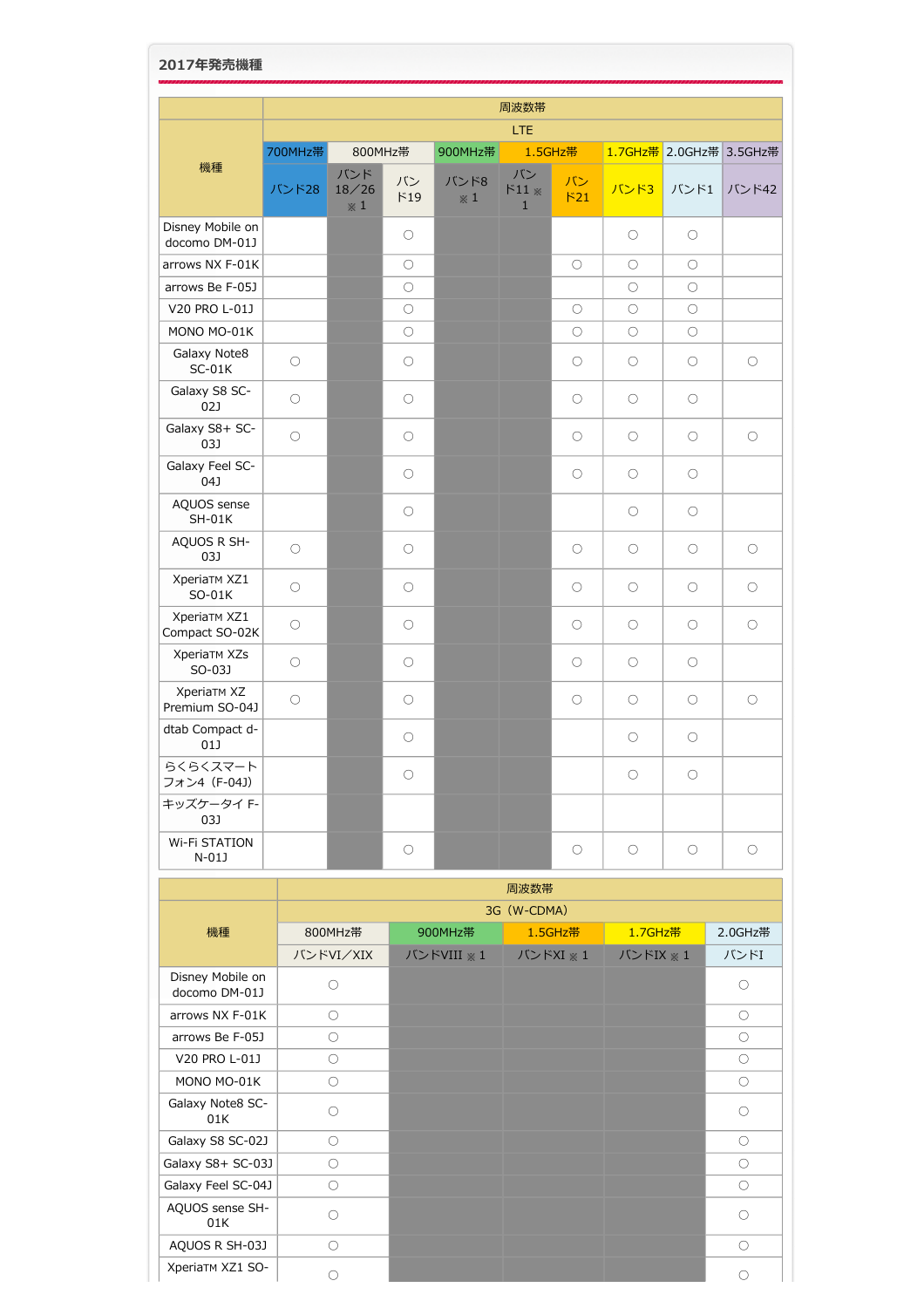| 01K                                  |  |  |
|--------------------------------------|--|--|
| XperiaTM XZ1<br>Compact SO-02K       |  |  |
| XperiaTM XZs SO-<br>03J              |  |  |
| <b>XperiaTM XZ</b><br>Premium SO-04J |  |  |
| dtab Compact d-<br>01J               |  |  |
| らくらくスマートフ<br>オン4 (F-04J)             |  |  |
| キッズケータイ F-<br>03J                    |  |  |
| Wi-Fi STATION N-<br>01J              |  |  |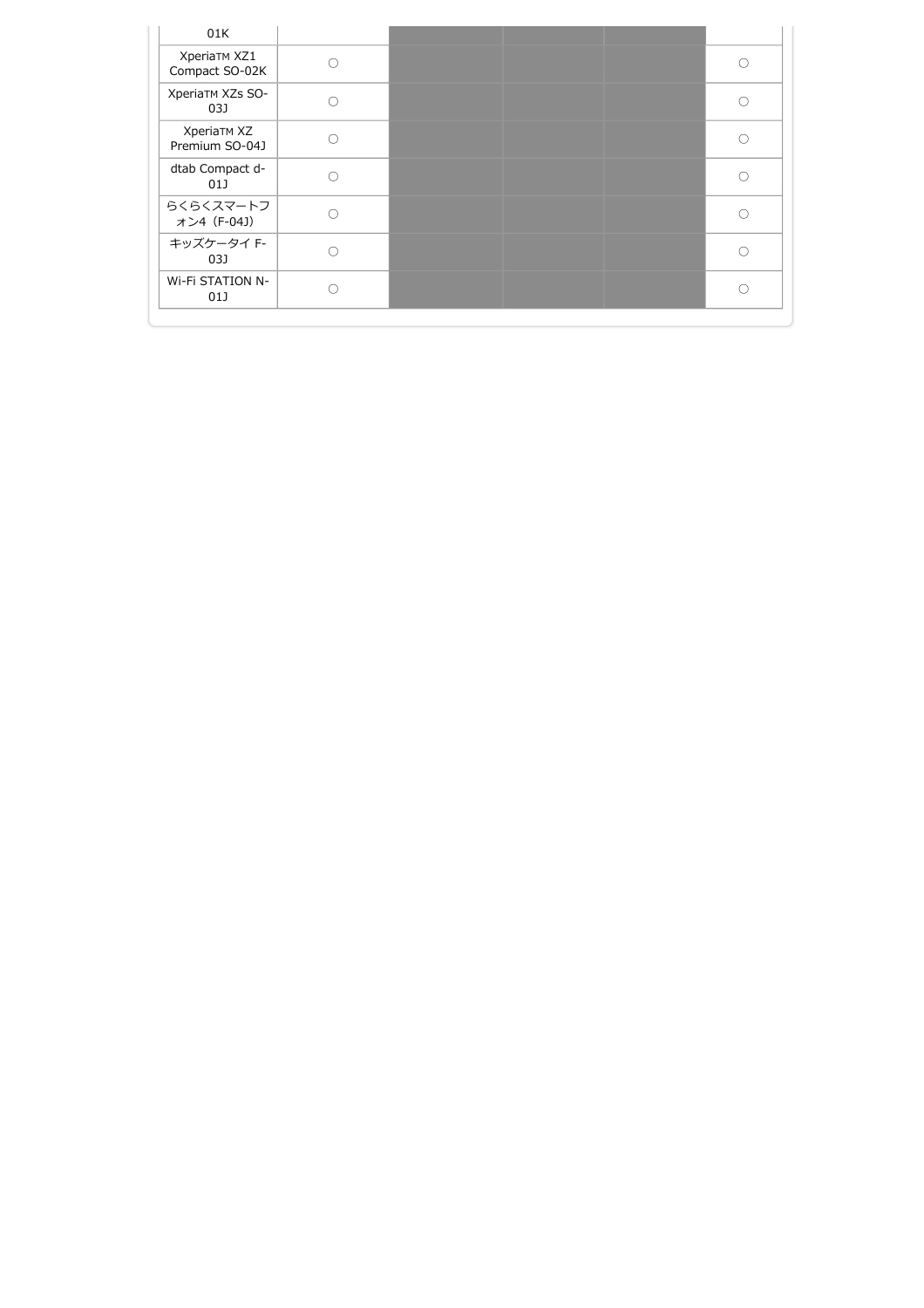| 2016年発売機種 (2016年5月以降)                       |                     |                            |                     |                    |                                    |                     |                     |                     |                         |
|---------------------------------------------|---------------------|----------------------------|---------------------|--------------------|------------------------------------|---------------------|---------------------|---------------------|-------------------------|
|                                             |                     |                            |                     |                    | 周波数帯                               |                     |                     |                     |                         |
|                                             |                     |                            |                     |                    | <b>LTE</b>                         |                     |                     |                     |                         |
|                                             | 700MHz帯             | 800MHz帯                    |                     | 900MHz帯            |                                    | 1.5GHz帯             |                     |                     | 1.7GHz帯 2.0GHz帯 3.5GHz帯 |
| 機種                                          | バンド28               | バンド<br>18/26<br>$\times 1$ | バン<br>F19           | バンド8<br>$\times 1$ | バン<br>$511 \times$<br>$\mathbf{1}$ | バン<br>F21           | バンド3                | バンド1                | バンド42                   |
| Disney Mobile on<br>docomo DM-02H           |                     |                            | О                   |                    |                                    | $\circlearrowright$ | $\circ$             | $\circlearrowright$ |                         |
| arrows NX F-01J                             |                     |                            | $\circ$             |                    |                                    | $\circlearrowright$ | $\circlearrowright$ | $\circlearrowright$ |                         |
| arrows SV F-03H                             |                     |                            | $\circlearrowright$ |                    |                                    |                     | $\circlearrowright$ | $\bigcirc$          |                         |
| MONO MO-01J                                 |                     |                            | $\circ$             |                    |                                    | О                   | О                   | $\circlearrowright$ |                         |
| Galaxy S7 edge<br>$SC-02H$                  | $\bigcirc$          |                            | О                   |                    |                                    | О                   | O                   | $\circlearrowright$ |                         |
| AQUOS EVER SH-<br>02J                       |                     |                            | $\circ$             |                    |                                    |                     | О                   | $\circlearrowright$ |                         |
| AQUOS ZETA SH-<br>04H                       |                     |                            | $\circ$             |                    |                                    | О                   | $\circlearrowright$ | $\circlearrowright$ |                         |
| XperiaTM XZ SO-<br>01]                      | $\circlearrowright$ |                            | $\circ$             |                    |                                    | $\circlearrowright$ | $\circlearrowright$ | $\circlearrowright$ |                         |
| XperiaTM X<br>Compact SO-02J                | $\circlearrowright$ |                            | $\circ$             |                    |                                    | $\circlearrowright$ | $\circlearrowright$ | $\circlearrowright$ |                         |
| XperiaTM X<br>Performance SO-<br>04H        | $\circlearrowright$ |                            | $\bigcirc$          |                    |                                    | $\circlearrowright$ | $\circlearrowright$ | $\circlearrowright$ |                         |
| arrows Tab F-<br>04H                        |                     |                            | $\circ$             |                    |                                    | $\circlearrowright$ | $\circlearrowright$ | $\circ$             |                         |
| P-smart ケータイ<br>$P-01J$                     |                     |                            | $\circ$             |                    |                                    |                     |                     | $\circ$             |                         |
| AQUOS ケータイ<br>SH-01J                        |                     |                            | $\bigcirc$          |                    |                                    |                     |                     | $\bigcirc$          |                         |
| らくらくホン F-<br>02J                            |                     |                            | О                   |                    |                                    |                     |                     | $\bigcirc$          |                         |
| <b>Wi-Fi STATION</b><br>HW-01H              |                     |                            | О                   |                    |                                    | О                   | O                   | $\bigcirc$          | О                       |
|                                             |                     |                            |                     |                    | 周波数帯                               |                     |                     |                     |                         |
|                                             |                     |                            |                     |                    | 3G (W-CDMA)                        |                     |                     |                     |                         |
| 機種                                          |                     | 800MHz帯                    |                     | 900MHz帯            |                                    | 1.5GHz带             | 1.7GHz帯             |                     | 2.0GHz帯                 |
|                                             |                     | バンドVI/XIX                  |                     | バンドVIII ※1         | バンドXI ※1                           |                     | バンドIX ※1            |                     | バンドI                    |
| Disney Mobile on<br>docomo DM-02H           | $\bigcirc$          |                            |                     |                    |                                    |                     |                     |                     | $\bigcirc$              |
| arrows NX F-01J                             |                     | $\bigcirc$                 |                     |                    |                                    |                     |                     |                     | $\bigcirc$              |
| arrows SV F-03H                             |                     | $\circlearrowright$        |                     |                    |                                    |                     |                     |                     | $\circlearrowright$     |
| MONO MO-01J                                 | $\circlearrowright$ |                            |                     |                    |                                    |                     |                     |                     | $\circlearrowright$     |
| Galaxy S7 edge<br>$SC-02H$                  |                     | $\circlearrowright$        |                     |                    |                                    |                     |                     |                     | $\circ$                 |
| AQUOS EVER SH-<br>02J                       | $\circlearrowright$ |                            |                     |                    |                                    |                     |                     |                     | $\circ$                 |
| AQUOS ZETA SH-<br>04H                       | $\circlearrowright$ |                            |                     |                    |                                    |                     |                     |                     | $\circ$                 |
| XperiaTM XZ SO-<br>01J                      | $\circlearrowright$ |                            |                     |                    |                                    |                     |                     |                     | $\circ$                 |
| XperiaTM X<br>Compact SO-02J                |                     | $\circlearrowright$        |                     |                    |                                    |                     |                     |                     | $\circlearrowright$     |
| <b>XperiaTM X</b><br>Performance SO-<br>04H |                     | $\circlearrowright$        |                     |                    |                                    |                     |                     |                     | $\circlearrowright$     |
| arrows Tab F-04H                            |                     | $\circlearrowright$        |                     |                    |                                    |                     |                     |                     | $\circlearrowright$     |
| P-smart ケータイ P-<br>01J                      |                     | $\circlearrowright$        |                     |                    |                                    |                     |                     |                     | $\circlearrowright$     |
| AQUOS ケータイ                                  |                     | $\bigcirc$                 |                     |                    |                                    |                     |                     |                     | $\bigcirc$              |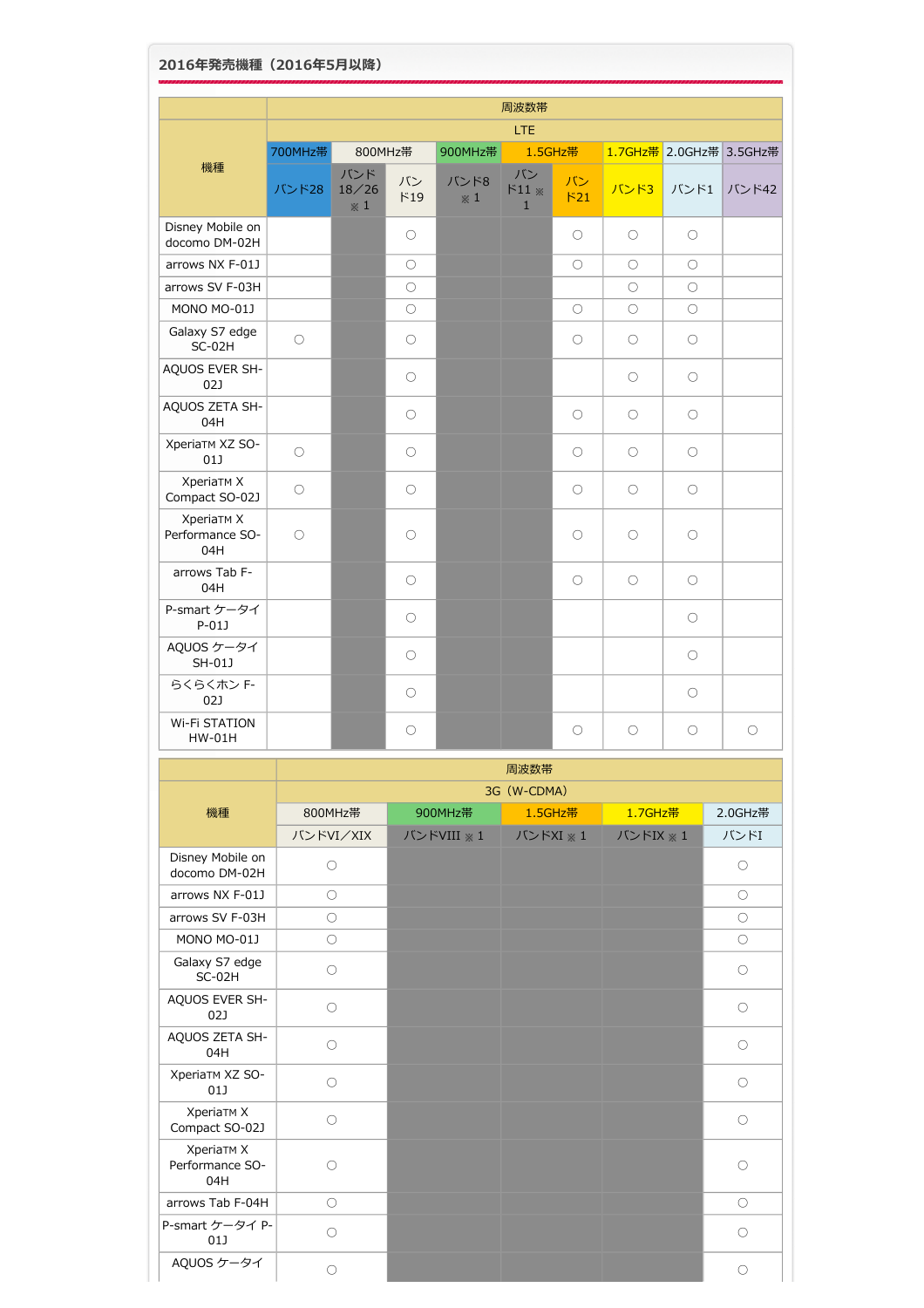| SH-01J                  |  |  |
|-------------------------|--|--|
| らくらくホン F-02J            |  |  |
| Wi-Fi STATION<br>HW-01H |  |  |
|                         |  |  |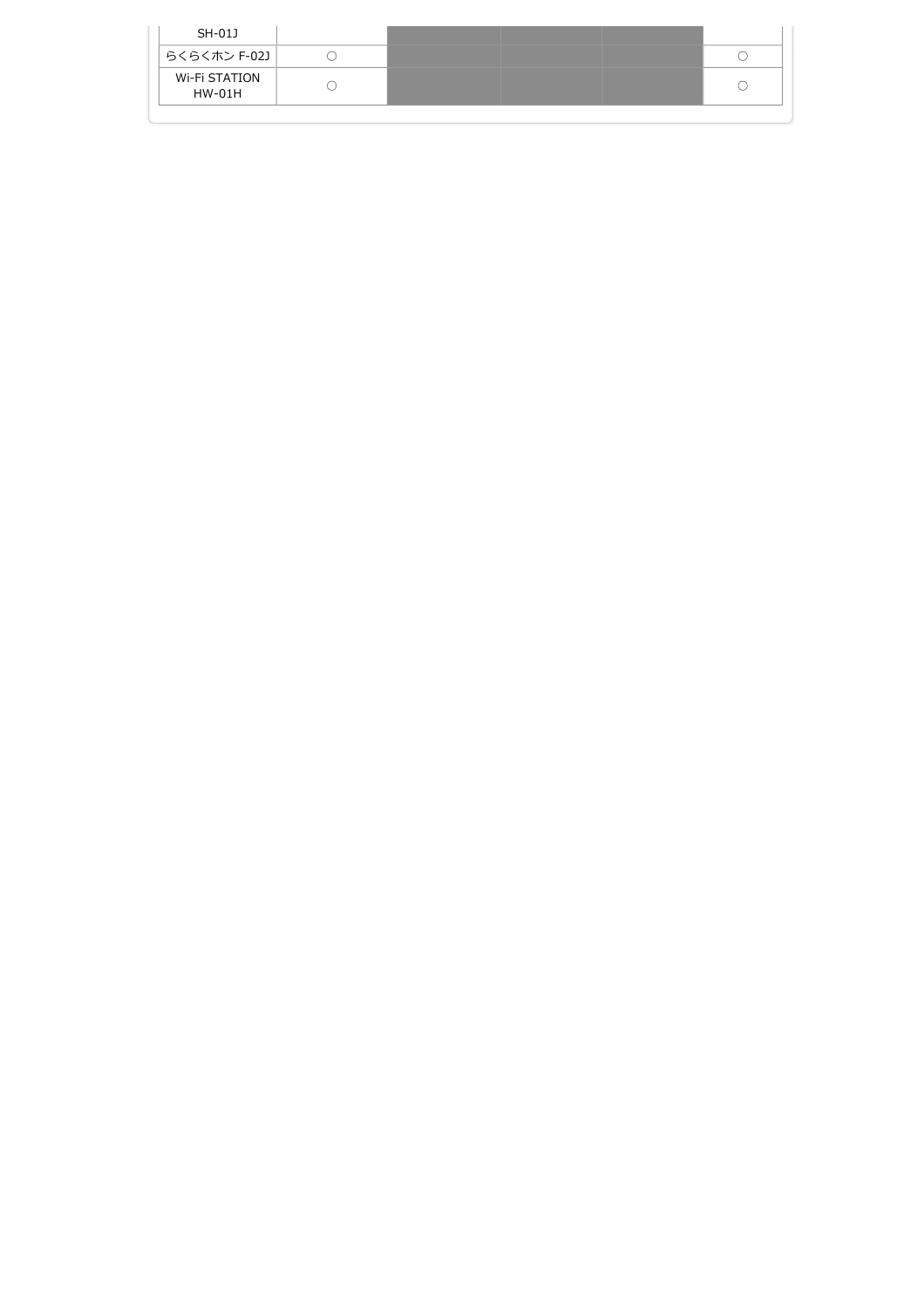|                                   |            | 周波数帯                       |                     |                    |                     |            |            |            |  |  |
|-----------------------------------|------------|----------------------------|---------------------|--------------------|---------------------|------------|------------|------------|--|--|
|                                   | LTE        |                            |                     |                    |                     |            |            |            |  |  |
|                                   | 700MHz帯    |                            | 800MHz帯             | 900MHz帯            |                     | 1.5GHz帯    | 1.7GHz帯    | 2.0GHz帯    |  |  |
| 機種                                | バンド28      | バンド<br>18/26<br>$\times 1$ | バンド19               | バンド8<br>$\times 1$ | バンド11<br>$\times 1$ | バンド21      | バンド3       | バンド1       |  |  |
| Disney Mobile on<br>docomo DM-01H |            |                            | $\circlearrowright$ |                    |                     |            | $\circ$    | $\bigcirc$ |  |  |
| arrows Fit F-01H                  |            |                            | $\bigcirc$          |                    |                     |            | $\bigcirc$ | $\bigcirc$ |  |  |
| arrows NX F-02H                   |            |                            | $\circlearrowright$ |                    |                     | $\circ$    | $\bigcirc$ | $\bigcirc$ |  |  |
| Galaxy Active neo<br>$SC-01H$     |            |                            | $\bigcirc$          |                    |                     |            | $\bigcirc$ | ∩          |  |  |
| AQUOS ZETA SH-<br>01H             |            |                            | $\circlearrowright$ |                    |                     | $\circ$    | $\bigcirc$ | $\bigcirc$ |  |  |
| <b>AQUOS Compact</b><br>$SH-02H$  |            |                            | $\bigcirc$          |                    |                     |            | $\bigcirc$ | $\bigcirc$ |  |  |
| XperiaTM Z5 SO-01H                | $\bigcirc$ |                            | $\bigcirc$          |                    |                     | $\bigcirc$ | $\bigcirc$ | $\bigcirc$ |  |  |
| XperiaTM Z5<br>Compact SO-02H     | $\circ$    |                            | $\circ$             |                    |                     | $\bigcirc$ | $\bigcirc$ | $\bigcirc$ |  |  |
| XperiaTM Z5<br>Premium SO-03H     | $\bigcirc$ |                            | $\circlearrowright$ |                    |                     | $\bigcirc$ | $\bigcirc$ | ∩          |  |  |
| Nexus 5X                          |            | $\circ$                    | $\bigcirc$          | $\circ$            |                     |            | $\bigcirc$ | $\bigcirc$ |  |  |
| dtab d-01H                        |            |                            | $\bigcirc$          |                    |                     |            | $\bigcirc$ | $\bigcirc$ |  |  |
| dtab Compact d-<br>02H            |            |                            | $\circlearrowright$ |                    |                     |            | $\bigcirc$ | $\circ$    |  |  |
| Wi-Fi STATION N-<br>01H           |            |                            | $\circlearrowright$ |                    |                     | $\bigcirc$ | $\bigcirc$ | $\bigcirc$ |  |  |

|                                   | 周波数帯                |                  |          |            |            |  |  |  |  |
|-----------------------------------|---------------------|------------------|----------|------------|------------|--|--|--|--|
|                                   | 3G (W-CDMA)         |                  |          |            |            |  |  |  |  |
| 機種                                | 800MHz帯             | 900MHz帯          | 1.5GHz帯  | 1.7GHz帯    | 2.0GHz帯    |  |  |  |  |
|                                   | バンドVI/XIX           | バンドVIII ※1       | バンドXI ※1 | バンドIX ※1   | バンドI       |  |  |  |  |
| Disney Mobile on<br>docomo DM-01H | $\circlearrowright$ |                  |          |            | О          |  |  |  |  |
| arrows Fit F-01H                  | $\bigcirc$          |                  |          |            | $\bigcirc$ |  |  |  |  |
| arrows NX F-02H                   | $\bigcirc$          |                  |          |            | $\bigcirc$ |  |  |  |  |
| Galaxy Active neo<br>$SC-01H$     | $\bigcirc$          |                  |          |            | $\bigcirc$ |  |  |  |  |
| AQUOS ZETA SH-<br>01H             | $\bigcirc$          |                  |          |            | $\bigcirc$ |  |  |  |  |
| <b>AQUOS Compact</b><br>$SH-02H$  | $\bigcirc$          |                  |          |            | $\bigcirc$ |  |  |  |  |
| XperiaTM Z5 SO-01H                | $\bigcirc$          |                  |          |            | $\bigcirc$ |  |  |  |  |
| XperiaTM Z5<br>Compact SO-02H     | $\bigcirc$          |                  |          |            | $\bigcirc$ |  |  |  |  |
| XperiaTM Z5<br>Premium SO-03H     | $\bigcirc$          |                  |          |            | $\bigcirc$ |  |  |  |  |
| $P-01H$                           | $\bigcirc$          |                  |          |            | $\bigcirc$ |  |  |  |  |
| Nexus 5X                          | $\bigcirc$          | $\left( \right)$ |          | $\bigcirc$ | $\bigcirc$ |  |  |  |  |
| dtab d-01H                        | $\bigcirc$          |                  |          |            | $\bigcirc$ |  |  |  |  |
| dtab Compact d-<br>02H            | $\bigcirc$          |                  |          |            | $\bigcirc$ |  |  |  |  |
| <b>Wi-Fi STATION N-</b><br>01H    | $\circ$             |                  |          |            | $\bigcirc$ |  |  |  |  |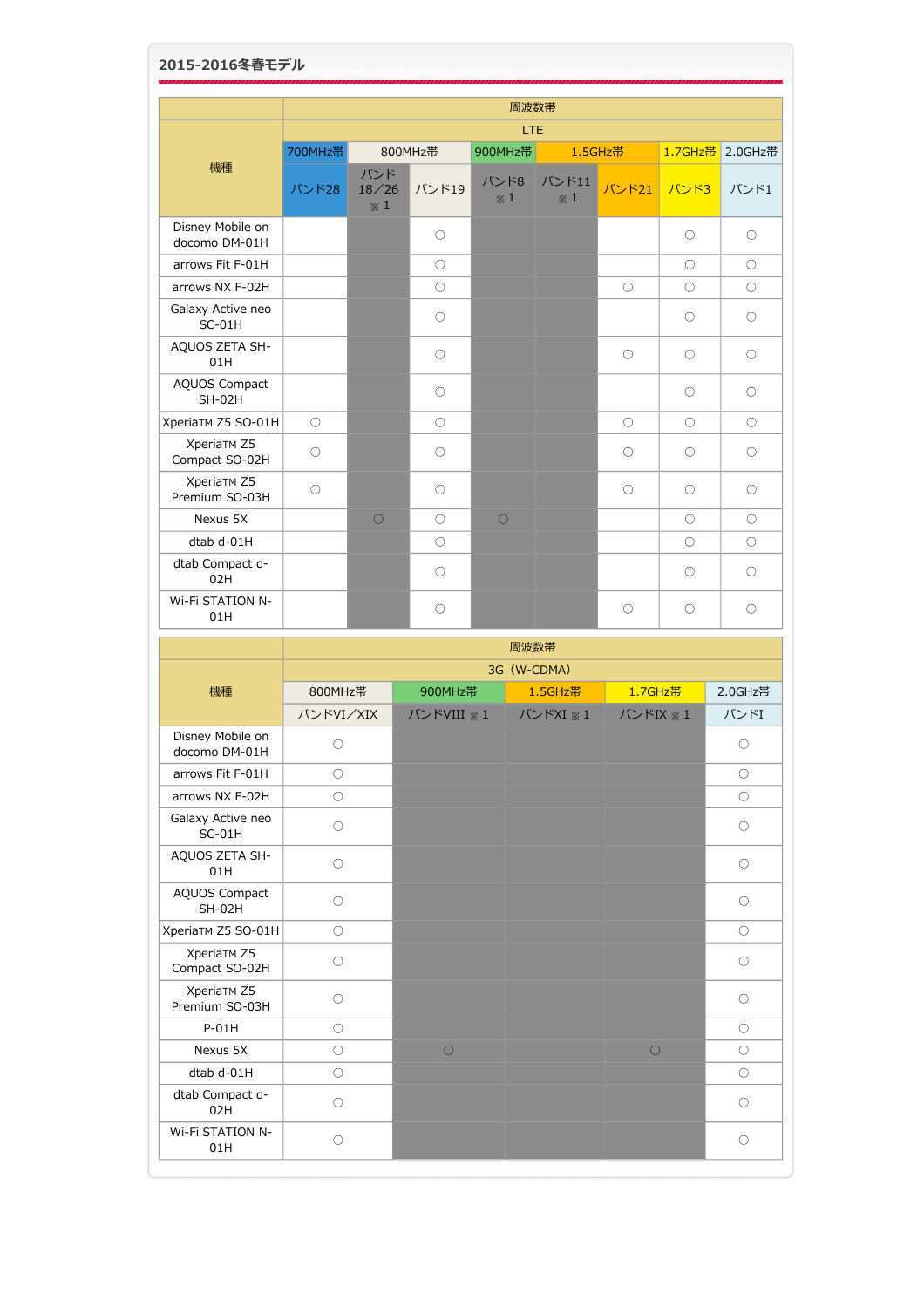| 2015夏モデル                          |            |                                         |                     |                    |      |                     |                     |                     |            |  |  |
|-----------------------------------|------------|-----------------------------------------|---------------------|--------------------|------|---------------------|---------------------|---------------------|------------|--|--|
|                                   |            |                                         |                     |                    |      |                     |                     |                     |            |  |  |
|                                   |            | 周波数帯                                    |                     |                    |      |                     |                     |                     |            |  |  |
|                                   | <b>LTE</b> |                                         |                     |                    |      |                     |                     |                     |            |  |  |
| 機種                                | 700MHz帯    |                                         | 800MHz帯             | 900MHz帯            |      |                     | 1.5GHz帯             | 1.7GHz帯             | 2.0GHz帯    |  |  |
|                                   | バンド28      | バンド<br>18/26<br>$\boldsymbol{\times}$ 1 | バンド19               | バンド8<br>$\times 1$ |      | バンド11<br>$\times 1$ | バンド21               | バンド3                | バンド1       |  |  |
| Disney Mobile on<br>docomo DM-01G |            |                                         | $\circlearrowright$ |                    |      |                     | $\circlearrowright$ | $\circlearrowright$ | $\bigcirc$ |  |  |
| ARROWS NX F-04G                   | $\bigcirc$ |                                         | $\bigcirc$          |                    |      |                     | $\bigcirc$          | $\bigcirc$          | $\bigcirc$ |  |  |
| AQUOS ZETA SH-<br>03G             | $\bigcirc$ |                                         | $\circlearrowright$ |                    |      |                     | О                   | $\bigcirc$          | $\bigcirc$ |  |  |
| AQUOS EVER SH-<br>04G             |            |                                         | $\circlearrowright$ |                    |      |                     | $\circlearrowright$ | $\bigcirc$          | $\circ$    |  |  |
| XperiaTM Z4 SO-03G                | $\bigcirc$ |                                         | $\bigcirc$          |                    |      |                     | $\circlearrowright$ | $\bigcirc$          | $\bigcirc$ |  |  |
| XperiaTM A4 SO-04G                |            |                                         | $\circlearrowright$ |                    |      |                     | $\circlearrowright$ | $\circlearrowright$ | $\bigcirc$ |  |  |
| AQUOS PAD SH-05G                  |            |                                         | $\bigcirc$          |                    |      |                     | 0                   | $\bigcirc$          | $\bigcirc$ |  |  |
| XperiaTM Z4 Tablet<br>SO-05G      | $\bigcirc$ |                                         | $\circlearrowright$ |                    |      |                     | $\bigcirc$          | $\bigcirc$          | $\bigcirc$ |  |  |
| ARROWS ケータイ F-<br>05G             |            |                                         |                     |                    |      |                     |                     |                     |            |  |  |
| AQUOS ケータイ SH-<br>06G             |            |                                         |                     |                    |      |                     |                     |                     |            |  |  |
|                                   |            |                                         |                     |                    | 周波数帯 |                     |                     |                     |            |  |  |
|                                   |            |                                         |                     |                    |      | 3G (W-CDMA)         |                     |                     |            |  |  |
| 機種                                | 800MHz帯    |                                         | 900MHz帯             |                    |      | 1.5GHz帯             | 1.7GHz帯             |                     | 2.0GHz帯    |  |  |
|                                   | バンドVI/XIX  |                                         | バンドVIII ※1          |                    |      | バンドXI ※1            | バンドIX ※1            |                     | バンドI       |  |  |
| Disney Mobile on<br>docomo DM-01G | $\bigcirc$ |                                         |                     |                    |      |                     |                     |                     | $\bigcirc$ |  |  |
| ARROWS NX F-04G                   | $\bigcirc$ |                                         |                     |                    |      |                     |                     |                     | О          |  |  |
| AQUOS ZETA SH-<br>03G             | $\bigcirc$ |                                         |                     |                    |      |                     |                     |                     | $\bigcirc$ |  |  |
| AQUOS EVER SH-<br>04G             | $\bigcirc$ |                                         |                     |                    |      |                     |                     |                     | $\bigcirc$ |  |  |

SO-05G ○ ○

XperiaTM Z4 SO-03G ○ ○ XperiaTM A4 SO-04G ○ ○ AQUOS PAD SH-05G ○ ○

ARROWS ケータイ F- <sub>DOOS</sub> DOOS - DOOS - DOOS - DOOS - DOOS - DOOS - DOOS - DOOS - DOOS - DOOS - DOOS - DOOS - DOOS<br>- 05G - DOOS - DOOS - DOOS - DOOS - DOOS - DOOS - DOOS - DOOS - DOOS - DOOS - DOOS - DOOS - DOOS - DOOS - DOO

AQUOS ケータイ SH-06G ○ ○

XperiaTM Z4 Tablet<br>SO-05G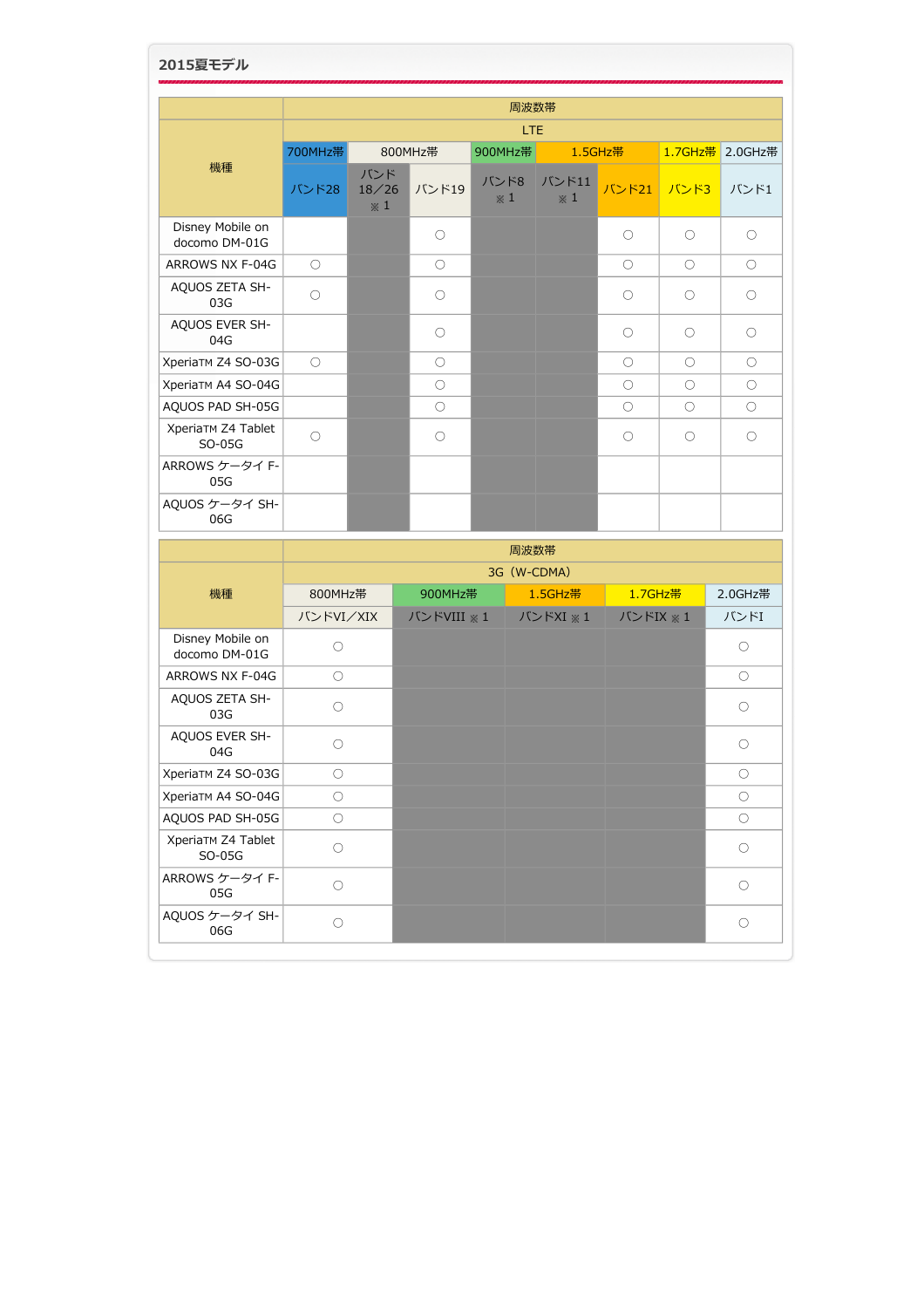| iPhone · iPad             |            |                      |           |                     |                                    |  |                     |                     |                         |                     |  |
|---------------------------|------------|----------------------|-----------|---------------------|------------------------------------|--|---------------------|---------------------|-------------------------|---------------------|--|
|                           |            |                      |           |                     | 周波数帯                               |  |                     |                     |                         |                     |  |
|                           | 5G         |                      |           |                     |                                    |  |                     |                     |                         |                     |  |
| 機種                        |            |                      | 3.7GHz帯   |                     |                                    |  | 4.5GHz带             |                     | 28GHz帯                  |                     |  |
|                           |            | $n77 \times 1$       |           | n78                 |                                    |  | n79                 |                     | n257                    |                     |  |
| iPhone SE (第3世<br>代)      |            | $\bigcirc$           |           | О                   |                                    |  | $\circ$             |                     |                         |                     |  |
| iPad Air (第5世代)           |            | $\bigcirc$           | O         |                     |                                    |  | $\bigcirc$          |                     |                         |                     |  |
| iPhone 13 Pro Max         |            | $\bigcirc$           |           | $\bigcirc$          |                                    |  | $\bigcirc$          |                     |                         |                     |  |
| iPhone 13 Pro             |            | $\circlearrowright$  |           | $\circlearrowright$ |                                    |  | $\circlearrowright$ |                     |                         |                     |  |
| iPhone 13                 |            | $\bigcirc$           |           | О                   |                                    |  | O                   |                     |                         |                     |  |
| iPhone 13 mini            |            | $\bigcirc$           |           | $\bigcirc$          |                                    |  | $\bigcirc$          |                     |                         |                     |  |
| iPad mini (第6世<br>代)      |            | О                    |           | О                   |                                    |  | О                   |                     |                         |                     |  |
| 11インチiPad<br>Pro (第3世代)   |            | $\circlearrowright$  |           | О                   |                                    |  | $\circ$             |                     |                         |                     |  |
| 12.9インチiPad<br>Pro (第5世代) |            | $\circlearrowright$  |           | О                   |                                    |  | $\circ$             |                     |                         |                     |  |
| iPhone 12 Pro Max         |            | O                    |           | O                   |                                    |  | O                   |                     |                         |                     |  |
| iPhone 12 Pro             |            | $\bigcirc$           |           | $\bigcirc$          |                                    |  | $\bigcirc$          |                     |                         |                     |  |
| iPhone 12 mini            |            | $\circlearrowright$  |           | $\circlearrowright$ |                                    |  | $\circlearrowright$ |                     |                         |                     |  |
| iPhone 12                 |            | $\bigcirc$           |           | О                   |                                    |  | O                   |                     |                         |                     |  |
|                           |            | 周波数帯                 |           |                     |                                    |  |                     |                     |                         |                     |  |
|                           |            |                      |           |                     | <b>LTE</b>                         |  |                     |                     |                         |                     |  |
|                           | 700MHz帯    | 800MHz帯              |           | 900MHz帯             |                                    |  | 1.5GHz帯             |                     | 1.7GHz帯 2.0GHz帯 3.5GHz帯 |                     |  |
| 機種                        | バンド28      | バンド<br>18/26<br>$*1$ | バン<br>F19 | バンド8<br>$*1$        | バン<br>$F11 \times$<br>$\mathbf{1}$ |  | バン<br>F21           | バンド3                | バンド1                    | バンド42               |  |
| iPhone SE (第3世<br>代)      | $\circ$    | $\circ$              | $\circ$   | $\bigcirc$          | $\bigcirc$                         |  | O                   | О                   | $\circ$                 | О                   |  |
| iPad Air (第5世<br>代)       | $\circ$    | О                    | $\circ$   | $\bigcirc$          | $\bigcirc$                         |  | $\bigcirc$          | О                   | $\bigcirc$              | О                   |  |
| iPhone 13 Pro<br>Max      | $\circ$    | $\circ$              | $\circ$   | $\circ$             | O                                  |  | О                   | $\circlearrowright$ | $\circlearrowright$     | О                   |  |
| iPhone 13 Pro             | $\circ$    | $\circ$              | $\circ$   | $\circ$             | $\circ$                            |  | $\circlearrowright$ | $\bigcirc$          | $\circ$                 | $\bigcirc$          |  |
| iPhone 13                 | $\circ$    | $\circ$              | $\circ$   | $\circ$             | $\bigcirc$                         |  | $\bigcirc$          | $\circlearrowright$ | $\circlearrowright$     | O                   |  |
| iPhone 13 mini            | $\circ$    | О                    | О         | $\circ$             | $\circ$                            |  | О                   | О                   | $\circlearrowright$     | О                   |  |
| iPad mini (第6世<br>代)      | $\circ$    | $\circ$              | $\circ$   | О                   | 0                                  |  | O                   | О                   | $\circ$                 | О                   |  |
| iPad (第9世代)               | $\circ$    | $\circ$              | $\circ$   | О                   | $\circ$                            |  | $\bigcirc$          | $\circlearrowright$ | $\circ$                 |                     |  |
| 11インチiPad<br>Pro (第3世代)   | $\circ$    | $\circlearrowright$  | $\circ$   | $\circ$             | О                                  |  | О                   | $\circlearrowright$ | $\circ$                 | О                   |  |
| 12.9インチiPad<br>Pro (第5世代) | $\circ$    | $\circlearrowright$  | $\circ$   | $\bigcirc$          | О                                  |  | $\circ$             | $\circlearrowright$ | $\circ$                 | О                   |  |
| iPhone 12 Pro<br>Max      | $\circ$    | $\circlearrowright$  | $\circ$   | О                   | О                                  |  | O                   | $\circlearrowright$ | $\circ$                 | О                   |  |
| iPhone 12 Pro             | $\circ$    | $\circ$              | $\circ$   | О                   | $\circ$                            |  | О                   | $\bigcirc$          | $\circ$                 | О                   |  |
| iPhone 12 mini            | $\circ$    | $\circ$              | $\circ$   | $\bigcirc$          | 0                                  |  | $\circ$             | $\bigcirc$          | $\circ$                 | O                   |  |
| iPhone 12                 | $\circ$    | О                    | О         | О                   | О                                  |  | О                   | $\bigcirc$          | $\circ$                 | О                   |  |
| iPad Air (第4世<br>代)       | $\circ$    | O                    | $\circ$   | 0                   | $\circ$                            |  | O                   | O                   | $\circ$                 | О                   |  |
| iPad (第8世代)               | $\circ$    | $\circlearrowright$  | $\circ$   | $\circlearrowright$ | О                                  |  | О                   | О                   | $\circ$                 |                     |  |
| iPhone SE (第2世<br>代)      | $\circ$    | $\circ$              | $\circ$   | $\circ$             | 0                                  |  | O                   | $\circlearrowright$ | $\circ$                 | $\circlearrowright$ |  |
| 12.9インチiPad<br>Pro (第4世代) | $\circ$    | $\circ$              | $\circ$   | $\bigcirc$          | $\circ$                            |  | O                   | О                   | $\circ$                 | О                   |  |
| 11インチiPad<br>Pro (第2世代)   | $\circ$    | $\circ$              | $\circ$   | $\circ$             | О                                  |  | О                   | О                   | $\circ$                 | О                   |  |
| iPad (第7世代)               | $\bigcirc$ | $\bigcirc$           | О         | $\bigcirc$          | $\bigcirc$                         |  | $\bigcirc$          | $\bigcirc$          | $\bigcirc$              |                     |  |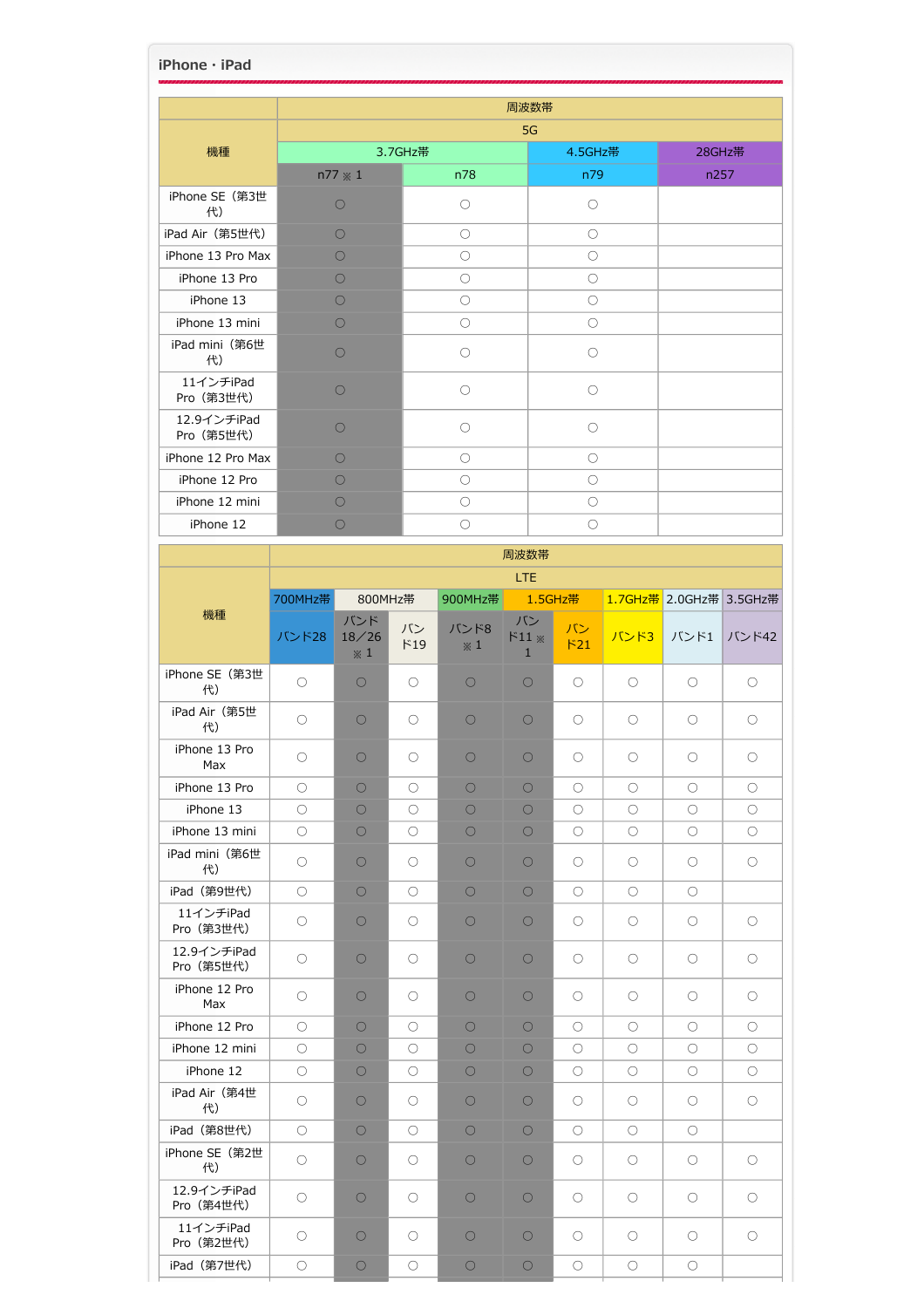| iPhone 11 Pro             | $\circlearrowright$ | $\circ$    | $\circ$             | $\circ$    | $\circ$    | $\circlearrowright$ | $\circlearrowright$ | $\circlearrowright$ | $\circlearrowright$ |
|---------------------------|---------------------|------------|---------------------|------------|------------|---------------------|---------------------|---------------------|---------------------|
| iPhone 11 Pro<br>Max      | 0                   | $\circ$    | $\bigcirc$          | $\bigcirc$ | $\bigcirc$ | $\bigcirc$          | $\bigcirc$          | $\bigcirc$          | $\bigcirc$          |
| iPhone 11                 | $\bigcirc$          | $\circ$    | $\bigcirc$          | $\circ$    | $\bigcirc$ | $\bigcirc$          | $\bigcirc$          | $\bigcirc$          | $\bigcirc$          |
| iPad Air (第3世<br>代)       | О                   | О          | $\circ$             | $\bigcirc$ | $\circ$    | О                   | О                   | О                   |                     |
| iPad mini (第5世<br>代)      | 0                   | $\bigcirc$ | $\bigcirc$          | $\bigcirc$ | $\bigcirc$ | $\bigcirc$          | $\bigcirc$          | $\bigcirc$          |                     |
| 12.9インチiPad<br>Pro (第3世代) | O                   | $\bigcirc$ | $\bigcirc$          | $\bigcirc$ | $\bigcirc$ | $\bigcirc$          | O                   | $\bigcirc$          | O                   |
| 11インチiPad Pro             | $\circlearrowright$ | $\circ$    | $\bigcirc$          | $\circ$    | $\circ$    | $\circlearrowright$ | $\bigcirc$          | $\bigcirc$          | $\bigcirc$          |
| iPhone XS                 | 0                   | 0          | $\bigcirc$          | $\bigcirc$ | $\bigcirc$ | $\bigcirc$          | $\bigcirc$          | $\bigcirc$          | O                   |
| iPhone XS Max             | 0                   | 0          | $\bigcirc$          | $\bigcirc$ | $\circ$    | $\bigcirc$          | $\bigcirc$          | 0                   | O                   |
| iPhone XR                 | О                   | О          | $\circ$             | $\bigcirc$ | $\circ$    | $\circlearrowright$ | $\bigcirc$          | О                   | $\circlearrowright$ |
| iPad (第6世代)               | $\bigcirc$          | $\circ$    | $\bigcirc$          | $\bigcirc$ |            |                     | $\bigcirc$          | $\bigcirc$          |                     |
| iPhone X                  | $\bigcirc$          | 0          | $\bigcirc$          | $\bigcirc$ | $\bigcirc$ | $\bigcirc$          | $\bigcirc$          | $\bigcirc$          | O                   |
| iPhone 8                  | $\bigcirc$          | 0          | $\bigcirc$          | $\bigcirc$ | $\circ$    | O                   | O                   | $\bigcirc$          | 0                   |
| iPhone 8 Plus             | $\bigcirc$          | $\circ$    | $\circ$             | $\bigcirc$ | $\bigcirc$ | $\circlearrowright$ | $\bigcirc$          | $\bigcirc$          | $\circlearrowright$ |
| 10.5インチiPad<br>Pro        | $\bigcirc$          | $\bigcirc$ | $\bigcirc$          | $\bigcirc$ | $\bigcirc$ | $\circ$             | $\bigcirc$          | $\bigcirc$          |                     |
| 12.9インチiPad<br>Pro        | $\bigcirc$          | $\circ$    | $\bigcirc$          | $\bigcirc$ | $\circ$    | O                   | О                   | $\bigcirc$          |                     |
| iPad (第5世代)               | $\bigcirc$          | $\circ$    | $\bigcirc$          | $\bigcirc$ |            |                     | $\bigcirc$          | $\bigcirc$          |                     |
| iPhone 7                  | 0                   | 0          | $\bigcirc$          | $\bigcirc$ | $\bigcirc$ | $\bigcirc$          | O                   | $\bigcirc$          |                     |
| iPhone 7 Plus             | 0                   | $\bigcirc$ | $\bigcirc$          | $\bigcirc$ | $\circ$    | $\bigcirc$          | $\bigcirc$          | $\bigcirc$          |                     |
| iPhone SE                 | $\bigcirc$          | О          | $\circ$             | $\bigcirc$ |            |                     | $\circlearrowright$ | О                   |                     |
| 9.7インチiPad Pro            | $\bigcirc$          | $\bigcirc$ | $\bigcirc$          | $\bigcirc$ |            |                     | $\bigcirc$          | $\bigcirc$          |                     |
| 12.9インチiPad<br>Pro (第1世代) | $\bigcirc$          | $\bigcirc$ | $\circlearrowright$ | $\circ$    |            |                     | $\circ$             | $\circlearrowright$ |                     |
| iPad mini 4               | O                   | 0          | $\bigcirc$          | $\bigcirc$ |            |                     | O                   | $\bigcirc$          |                     |
| iPhone 6s                 | 0                   | $\circ$    | $\circ$             | $\bigcirc$ |            |                     | $\circlearrowright$ | $\circlearrowright$ |                     |
| iPhone 6s Plus            | О                   | О          | $\circlearrowright$ | $\circ$    |            |                     | $\circ$             | $\bigcirc$          |                     |
|                           |                     |            |                     |            |            |                     |                     |                     |                     |

|                           | 周波数帯                |            |          |          |                     |  |  |  |  |
|---------------------------|---------------------|------------|----------|----------|---------------------|--|--|--|--|
|                           | 3G (W-CDMA)         |            |          |          |                     |  |  |  |  |
| 機種                        | 800MHz帯             | 900MHz帯    | 1.5GHz帯  | 1.7GHz帯  | 2.0GHz帯             |  |  |  |  |
|                           | バンドVI/XIX           | バンドVIII ※1 | バンドXI ※1 | バンドIX ※1 | バンドI                |  |  |  |  |
| iPhone SE (第3世<br>代)      |                     |            |          |          |                     |  |  |  |  |
| iPad Air (第5世代)           |                     |            |          |          |                     |  |  |  |  |
| iPhone 13 Pro Max         |                     |            |          |          |                     |  |  |  |  |
| iPhone 13 Pro             |                     |            |          |          |                     |  |  |  |  |
| iPhone 13                 |                     |            |          |          |                     |  |  |  |  |
| iPhone 13 mini            |                     |            |          |          |                     |  |  |  |  |
| iPad mini (第6世代)          |                     |            |          |          |                     |  |  |  |  |
| iPad (第9世代)               | $\circ$             | $\circ$    |          |          | $\circ$             |  |  |  |  |
| 11インチiPad<br>Pro (第3世代)   |                     |            |          |          |                     |  |  |  |  |
| 12.9インチiPad<br>Pro (第5世代) |                     |            |          |          |                     |  |  |  |  |
| iPhone 12 Pro Max         |                     |            |          |          |                     |  |  |  |  |
| iPhone 12 Pro             |                     |            |          |          |                     |  |  |  |  |
| iPhone 12 mini            |                     |            |          |          |                     |  |  |  |  |
| iPhone 12                 |                     |            |          |          |                     |  |  |  |  |
| iPad Air (第4世代)           | $\bigcirc$          | $\circ$    |          |          | $\bigcirc$          |  |  |  |  |
| iPad (第8世代)               | $\circlearrowright$ | $\circ$    |          |          | $\circlearrowright$ |  |  |  |  |
| iPhone SE (第2世<br>代)      | $\bigcirc$          | $\bigcirc$ |          |          | $\bigcirc$          |  |  |  |  |
| 12.9インチiPad<br>Pro (第4世代) | $\bigcirc$          | $\bigcirc$ |          |          | $\circ$             |  |  |  |  |
| 11インチiPad                 |                     |            |          |          |                     |  |  |  |  |